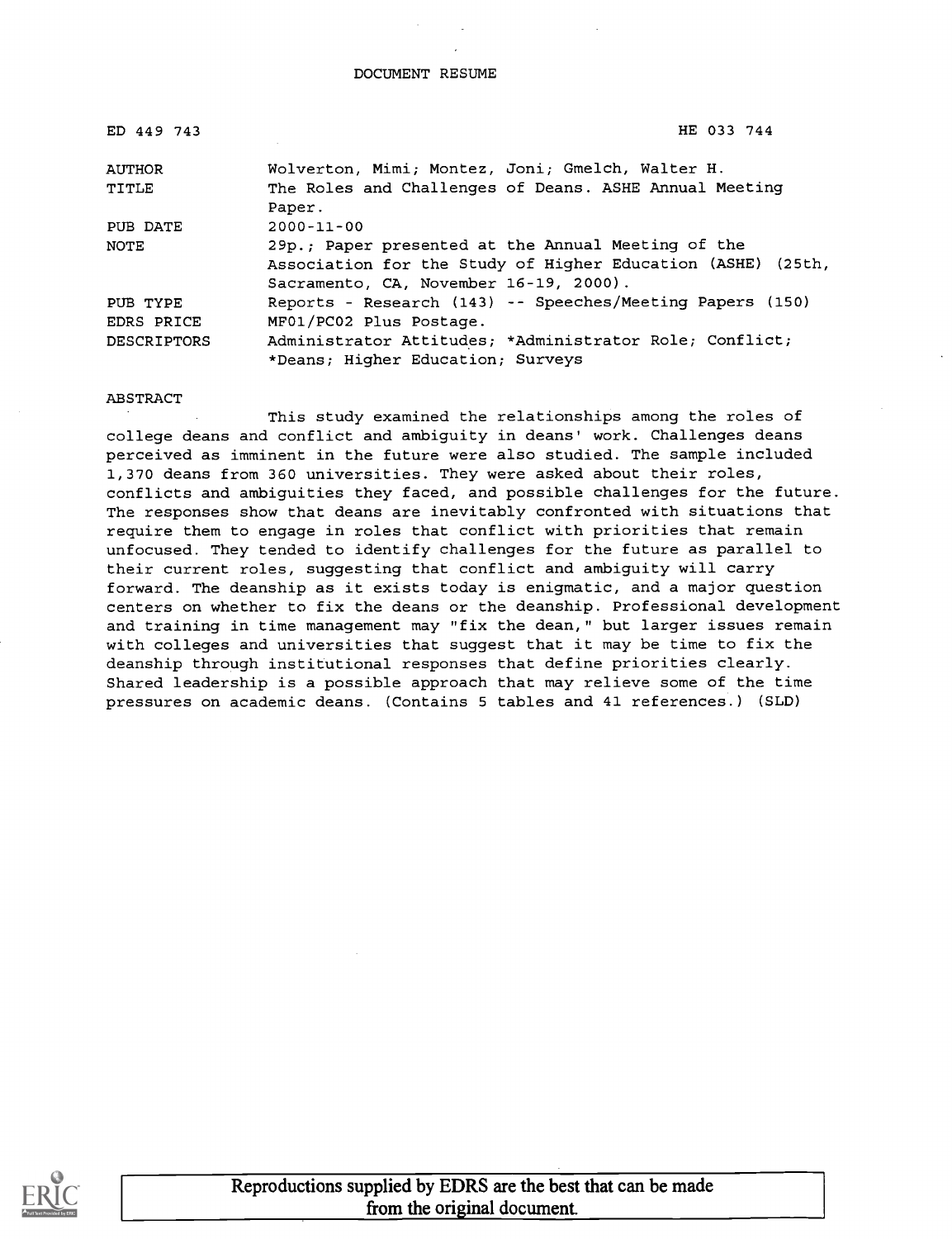## THE ROLES AND CHALLENGES OF DEANS

By

Mimi Wolverton Washington State University

Joni Montez Washington State University

> Walter H. Gmelch Iowa State University

U.S. DEPARTMENT OF EDUCATION Office of Educational Research and Improvement EDUCATIONAL RESOURCES INFORMATION

 $LeL^{-p}$ 

CENTER (ERIC)<br>This document has been reproduced as<br>received from the person or organization<br>originating it.

Minor changes have been made to improve reproduction quality.

Points of view or opinions stated in this document do not necessarily represent official OERI position or policy.

Presented at the Annual Meeting of the Association for the Study of Higher Education November 18, 2000 Sacramento, California

# BEST COPY AVAILABLE

PERMISSION TO REPRODUCE AND<br>DISSEMINATE THIS MATERIAL HAS<br>BEEN GRANTED BY

TO THE EDUCATIONAL RESOURCES<br>INFORMATION CENTER (ERIC)

ED 449 743

 $\mathcal{L}_{\mathcal{A}}$ 

033 744

Ĵ

÷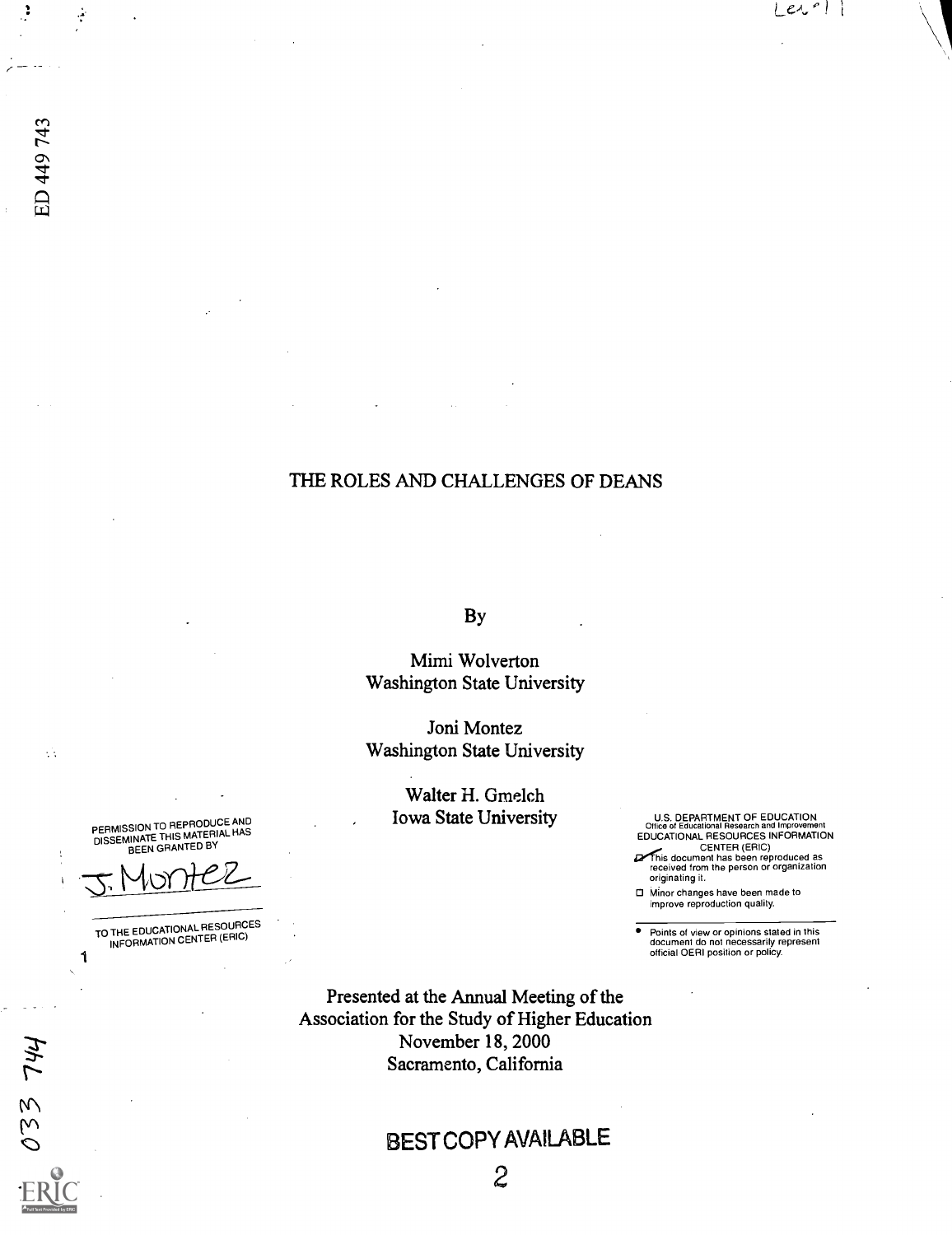#### THE ROLES AND CHALLENGES OF DEANS

#### Introduction

By the very divergent nature of the position they hold, academic deans epitomize role conflict and/or role ambiguity. The forces of demands from their superiors (administration and boards of regents/trustees), their constituents (faculty and students), and their benefactors (taxpayers, legislators, and endowers)--all create a turbulent environment in which deans must operate. The success of the college depends upon the dean's performance; and, it is certain that the expectations of the faculty, administration, and benefactors will shape the dean's role. For instance, when a dean deals with the college's faculty, he/she may serve as a "buffer . . . from the university's intrusion upon and usurpation of [the faculty's] professional autonomy" (Wolverton, Wolverton, & Gmelch, 1999, p. 81). In an administrative context, the dean may be called upon to act as persuader, negotiator, or arbitrator. Paramount to the dean's survival, then, is the ability to maintain the equilibrium between his/her value systems and the situations that present themselves.

We can understand the problematic nature of the deanship by examining the roles performed in that position. As the face of modem universities change, the leadership inherent in them continues to require the "eminently rational solution to a massive problem of human and technological organization" (Kahn, Wolfe, Quinn, Snoek, & Rosenthal, 1964, p. 4-5). In finding such a solution, universities are confronted with the need to make the parts and functions fit with the appropriate behavior of the organization's members. The conundrum, of course, is that this task is the greatest weakness of organizations and a high source of frustrations for its leaders.

This paper examines the relationship between deans' roles, conflict and ambiguity, and postulates that the kinds of challenges that deans anticipate in the future will not abate unless

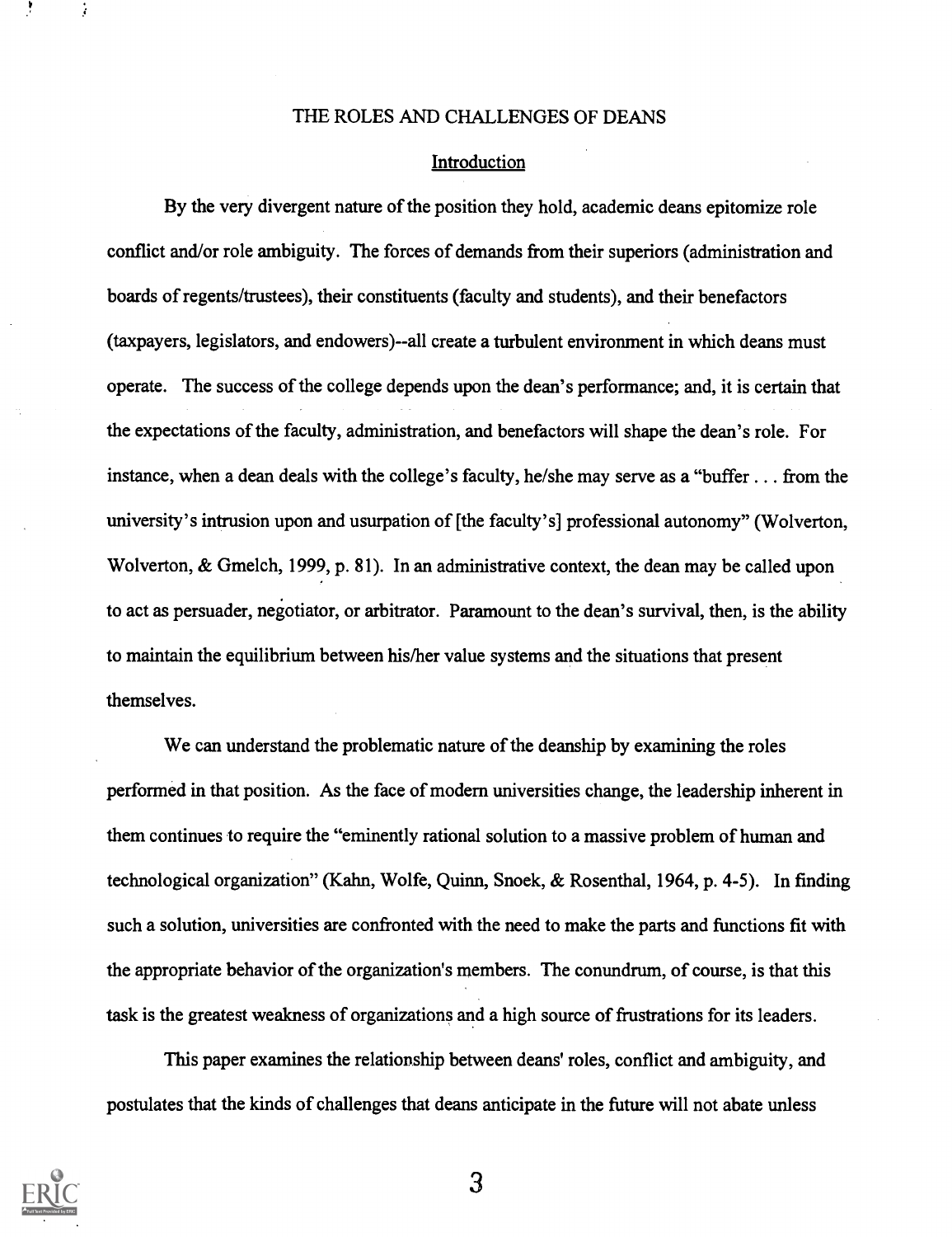conflict and ambiguity are lessened. The paper discusses the implications of these issues and makes recommendations for easing the burden of the deanship from a personal, administrative, and positional perspective.

#### Theoretical Framework

#### Role Theory

 $\frac{1}{\epsilon}$ 

Role theory provides the lens through which we examine the functions and behaviors, or roles, of academic deans today. The fundamental proposition of role theory is that behaviors within contexts (roles) are associated with persons who share a common identity (in positions) and who are aware of their roles (by expectations). Roles persist because of their consequences within a larger social system (functions) and, thus, persons must be taught (socialized into) these roles (Biddle, 1979). The integration of roles, positions, and expectations form the basis of this theory (Biddle, 1979; Kahn, et al., 1964). Establishing a clear relationship between these elements for the dean is requisite; without it, the role stresses of conflict and ambiguity emerge (Biddle, 1979; Gross, Mason & McEachern, 1958; Kahn et al., 1964; Rizzo, House, & Lirtzman, 1970; Wolverton, Wolverton & Gmelch, 1999).

#### Role Conflict

The pressures of the position, whether internal or external, will redirect the behavior of the dean (Kahn, et al., 1964). The notion of role conflict was described by Gross, Mason & McEachern (1958) as "any situation in which the incumbent of a focal position perceives that he[/she] is confronted with incompatible expectations" (p. 248). When these expected behaviors are inconsistent, there is stress, dissatisfaction, and decreased effectiveness in performance (Biddle, 1979; Kahn, et al., 1964; Rizzo, et al., 1970). Infra -role conflict occurs when the expectations that others hold for a dean conflict. A disequilibrium results. Caught between the

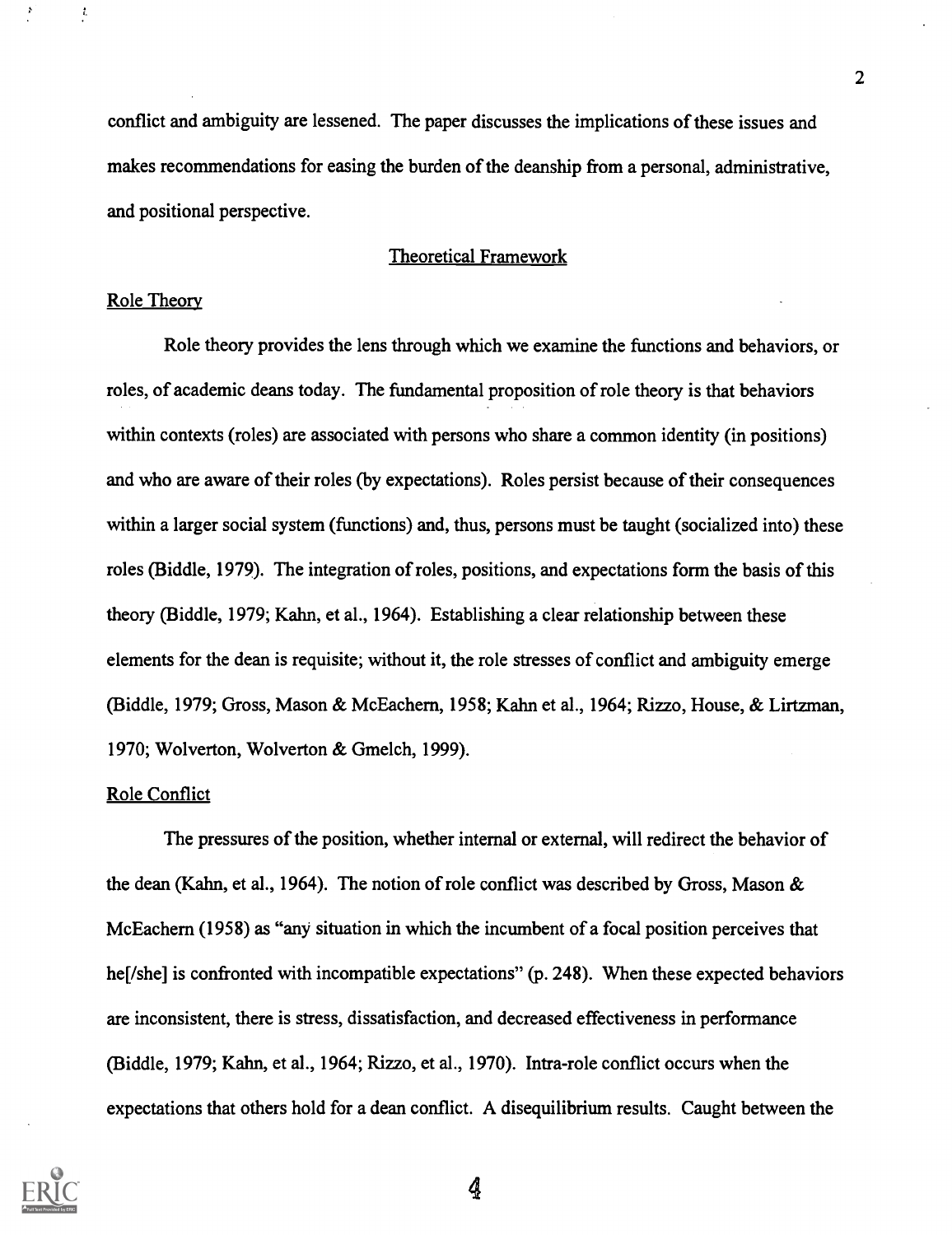faculty and administration, between students and faculty, or between administration and public, a dean is expected to advocate for opposing sides of issues. This disequilibrium in a dean results from "the exposure of the [dean] to conflicting sets of legitimized role expectations such that complete fulfillment of both is realistically impossible" (Parsons, 1951, p. 280). Invariably, a dean in such a situation must choose to perform one task at the expense of another, adding to the stress of not being able to fully meet the expectations of his/her superiors or constituents.

#### Role Ambiguity

Another undesirable consequence of position-related pressures is role ambiguity. In order for a dean to perform adequately in his/her role, certain information is required: what the expectations (rights, duties and responsibilities) are, what activities must be done to meet the responsibilities of the position and how they are best performed, and what the potential consequences of role performance are (Kahn et al., 1964). Role ambiguity results when there is a lack of available information as to the scope and responsibilities of a dean's job (Biddle, 1979; Kahn, et al., 1964; Rizzo, et al., 1970). This unavailability results either because information is nonexistent or because it has been inadequately communicated (Kahn, et al., 1964, p. 23). Issues, such as change in organizational size, growth, technology, personnel, and culture, create a complex environment that oftentimes exceeds the "span of comprehension" (Rizzo, et al., 1970, p. 155) of a dean, thus muddying his/her vision of the job.

Reactions common to role ambiguity are increased tension and anxiety (Cohen, 1959; Kahn, et al., 1964; Wispe & Thayer, 1957), hostility or a less favorable attitude toward a superior (Cohen, 1959; Kahn, et al., 1964), and decreased productivity (Kahn et al., 1964; Mandell, 1956). When a dean experiences these reactions, he/she may engage in adjustive and/or maladjustive coping behaviors, such as emotional management strategies, attempting to solve problems by

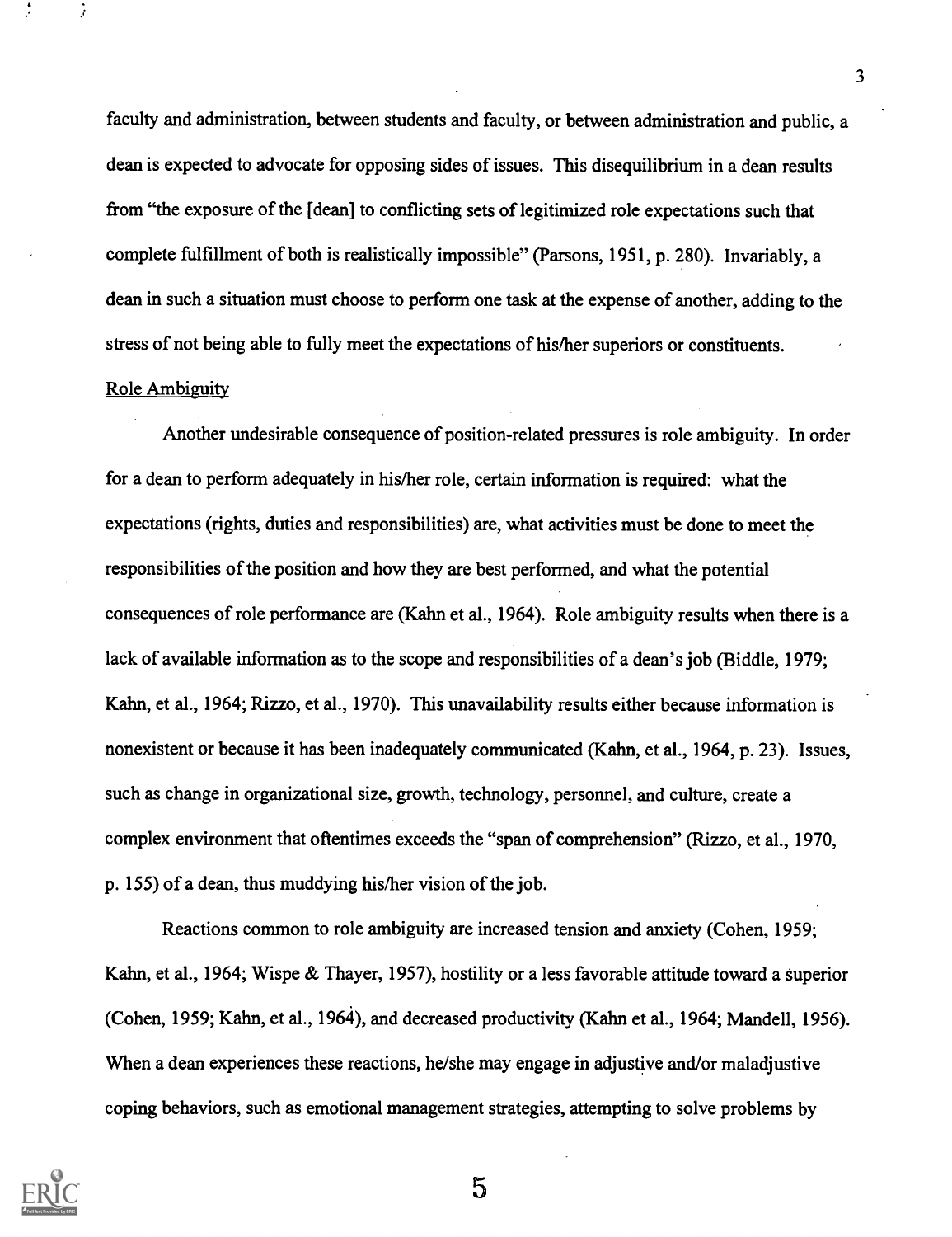avoiding the stress, or using defense mechanisms that distort reality (Gates, 2000; Kahn, et al., 1964; Rizzo, et al., 1970).

It is within the construct of role theory and, specifically, the consequences of role ambiguity and conflict, that we shaped the current study. In the remainder of this paper we examine deans' roles, the sources of conflict and ambiguity, and the resultant role challenges that deans perceive as imminent in the future.

#### Deans' Roles in an Historical Context

The academic deanship in American universities has evolved considerably since its meager beginnings in the 1800s. The chief function of the dean of Harvard's medical school in 1864 was, for example, to maintain "friendly and charitable intercourse with the students" (Dill, 1980). Reflecting considerable growth and expansion of responsibilities, a typical role description of academic deans in the 1960s focused on the ends and means of higher education in the institution, the teacher-scholars or scholar-teachers of the faculty, the academic program and its recipients, and academic budgets (Dibden, 1968). In 1979, Scott cited a more managerially oriented list of deans' concerns which included: (a) extraordinary circumstances (such as student protests), (b) budget items (salaries and operating expenses), (c) curriculum and program development and (d) faculty personnel issues (resignations, replacements for retirements, and tenure failures). In this evolution toward management, the addition of roles, such as strategic planning, fundraising, and developing and meeting institutional and external accountability measures, created more challenges to the deanship (Dill, 1980).

Today, the academic dean is involved with the college, the president, the faculty, and the curriculum in many ways different from other institutional members (Fagin, 1997). In the 1990s, the breadth of the dean's roles expanded to include representing the university within the



Â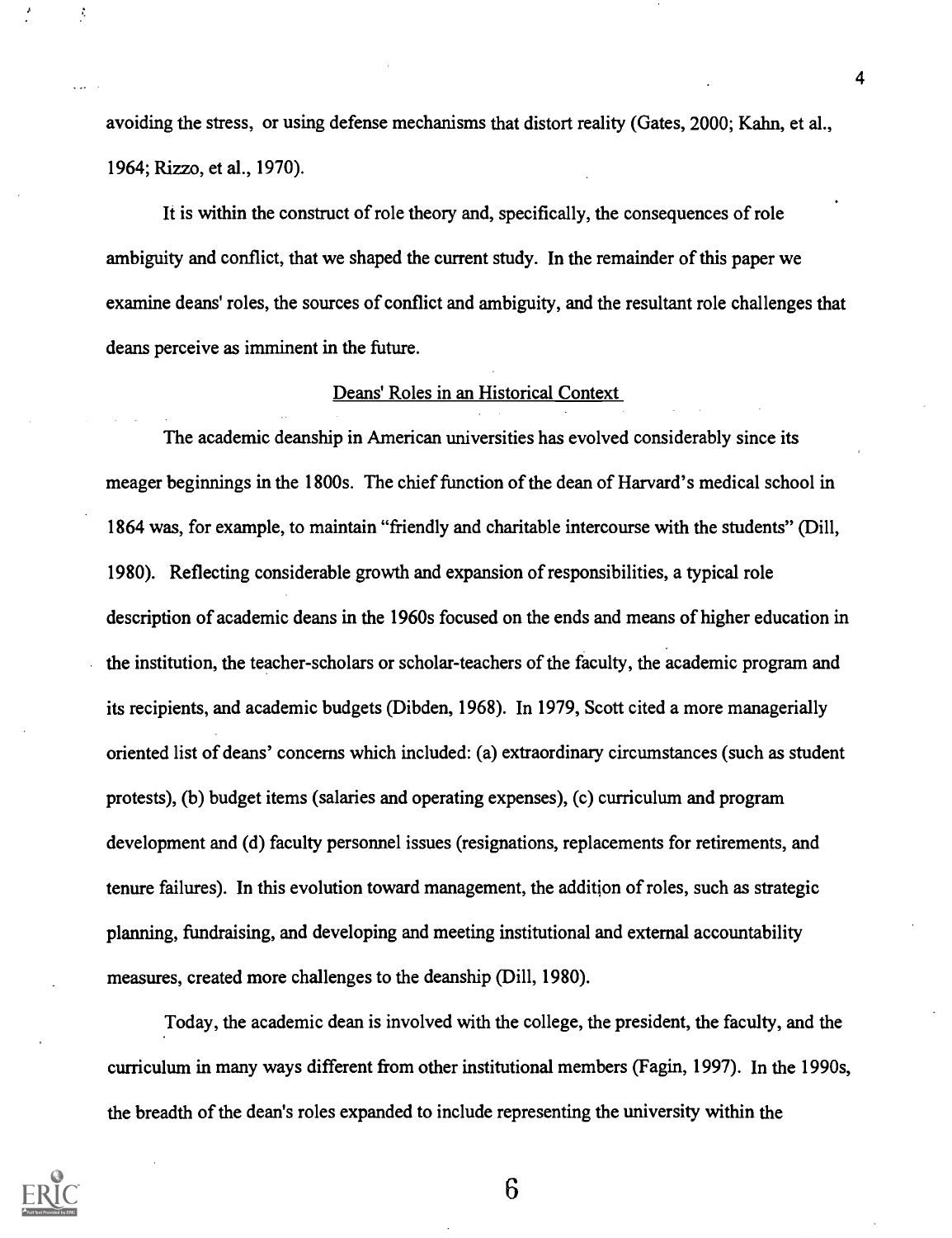community and recruiting diverse faculty and students from previously underrepresented groups (Wolverton, Gmelch, Wolverton, & Sarros, 1999) as well as becoming political advocates for invoking the influence of college-outsiders, such as legislators and potential donors (Gardner, 1992). Evolving roles are constantly juggled as the constituents and their demands change. The ability to reconcile disparate demands, Fagin (1997) notes, is related to "the individual's clarity on what others see and value, recognition of the vital aspects of the role and responsibilities of dean in a particular university, and a honed balancing act" (p. 97).

#### Methodology

This study represents one aspect of the National Study of Academic Deans (NSAD), conducted in 1996 through the Center for Academic Leadership at Washington State University.'

Measures taken from the NSAD that are relevant to this study were the following:

- 1. Deans' Task Inventory (DTI; Sarros, Gmelch & Tanewski, 1998; Gmelch & Miskin, 1993)--this instrument. sought to identify the importance of 32 typical tasks of the dean's role.
- 2. Role Conflict and Ambiguity Questionnaire (RCAQ; Rizzo, et al., 1970)--this measure comprised 14 items that assessed the level of perceived role conflict and role ambiguity in deans.
- 3. Open-ended question--this inquiry asked deans to (a) rank in order of importance the three biggest challenges that they faced in the 3-5 years to come, and (b) rate how effective each felt he/she would be at addressing each challenge.

The sample comprised deans from universities in one of the following three Carnegie classifications--Research, Masters, or Baccalaureate. From the initial group of colleges and universities, 60 public and 60 private institutions were randomly selected from each Carnegie category, resulting in a sample of 360 institutions. At each institution, the deans of the colleges

<sup>&#</sup>x27;Sponsored and funded in part by the University Council on Educational Administration (UCEA).

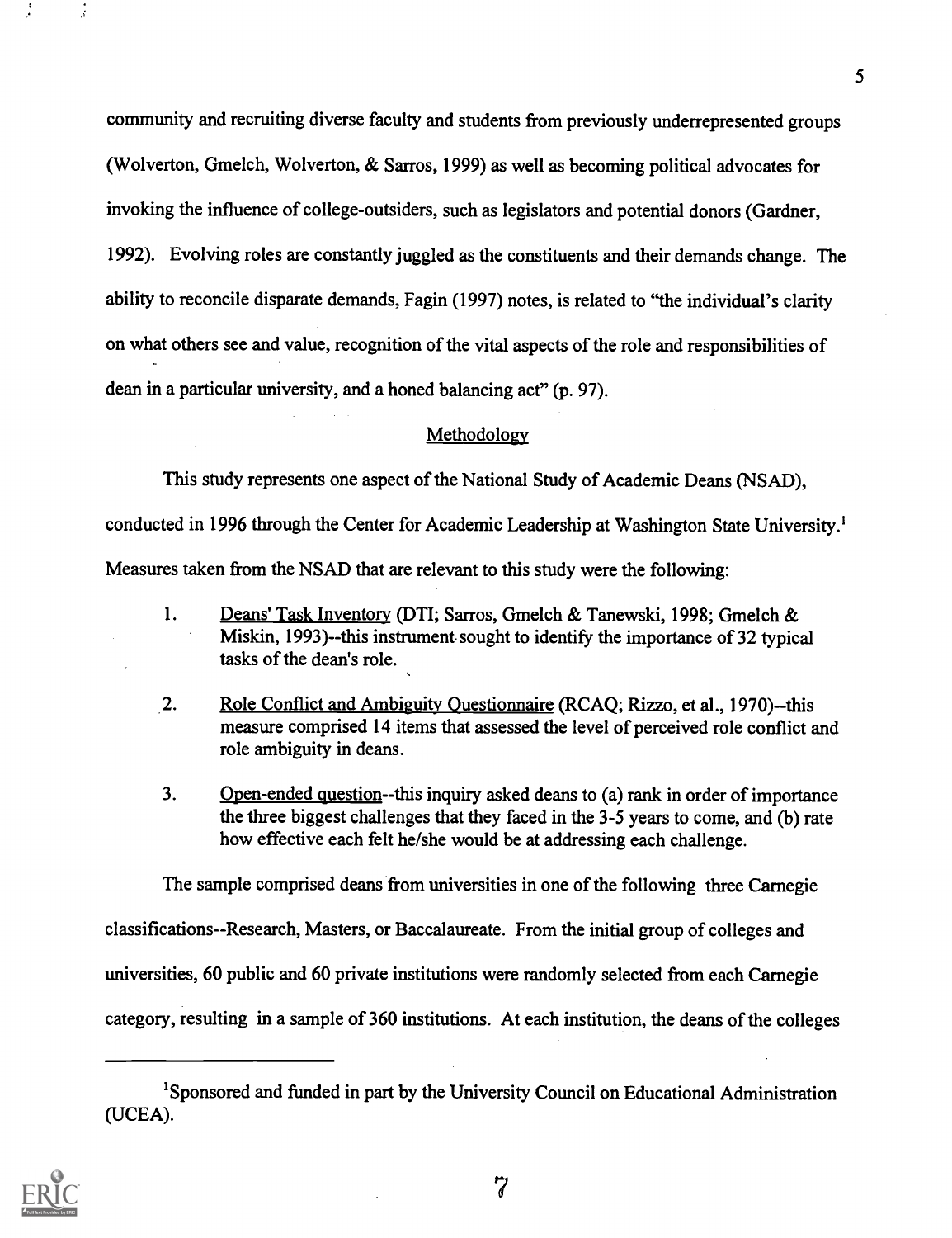of education, business, liberal arts, and nursing were asked to complete the survey. The response rate was 60%.

6

To reduce the dimensionality of the data generated by the DTI and the RCAQ, principal components analysis with varimax rotation using the SPSS statistical package was employed. In each analysis, factors carrying eigenvalues greater than 1.0 were initially considered to be significant (Hair et al., 1992). In each factor analysis, the first factor to emerge accounts for the greatest amount of the variance in the inventory, and the variables loading more heavily on a specific factor are the most indicative of the underlying construct that the factor represents. The last factor to materialize in the analysis carries the least predictive reliability, as do the variables loading least heavily on a particular factor. Cronbach's alpha was calculated for variables loading most heavily on each factor within each analysis to determine the reliability of the inventory (Norusis, 1994). The factor analysis of the DTL is reported herein; the factor analysis of the RCAQ, however, is not, because it served only as confirmation of previous research results (Rizzo et al., 1970). The mean scores of the individual RCAQ responses are presented to provide readers with a better picture of what constitutes role conflict and role ambiguity for deans than is revealed by the two composite factor scores.

In instances where deans clearly understand the roles that fall within their purview, these responsibilities derive from a broad range of sources and expectations. As such, the situation clearly lends credence to the notion that conflict will arise between the needs and expectations of the administration, faculty, students, and outsiders. Similarly, the sheer weight of responsibilities from so many sources will invariably muddle either the meaning or purpose in attaining the institution's ultimate goals, resulting in ambiguity. In an effort to assess the strength of the relationship between the deans' perceived roles (DTI dimensions) and role conflict and



 $\sim$   $\sim$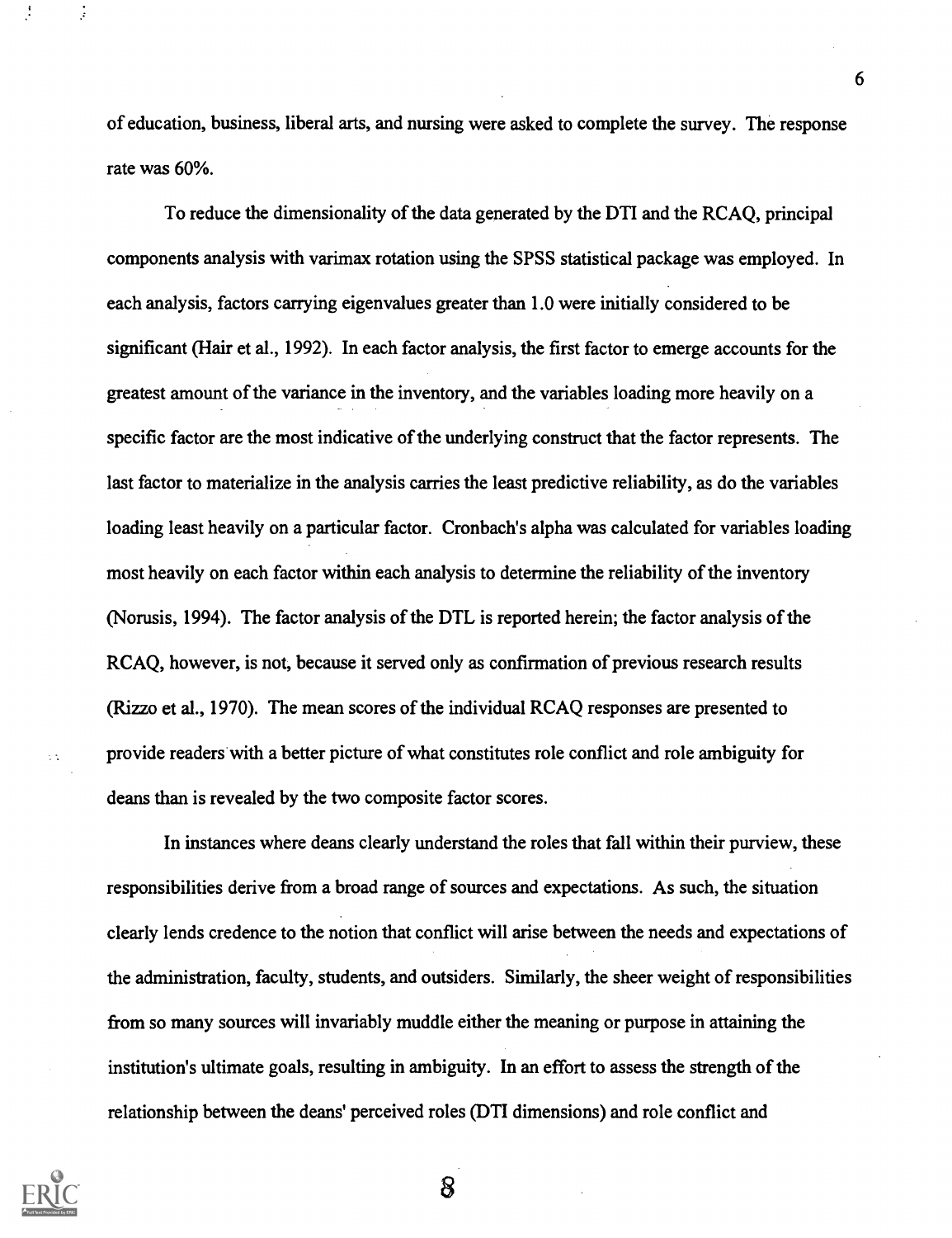ambiguity, we also computed Pearson's product moment correlation coefficients across these constructs.

Finally, a content analysis of the responses to an open-ended question in the survey about future challenges was conducted (Berg, 1998; Manning & Cullum-Swan, 1994). The responses were pattern-coded by one researcher and verified by a second researcher to provide definitional clarity to the dimensions and a good reliability check (Miles & Huberman, 1994). Pattern-coding qualitative responses is analogous to the number data-reducing process in factor analysis; the dimensions are derived by the emergence of themes, patterns and/or explanations from the responses to this question (Miles & Huberman, 1994).

#### Findings

#### Dean Profile

The overall sample size consisted of 1,370 deans, with a response rate of 60%. The responses received generated a relatively well-balanced sample in terms of gender; 41% of the responding deans were women.<sup>2</sup> Roughly 12% of the respondents held minority status, with African-Americans comprising more than one-half of this segment of the sample.

Deans, on average, were 54 years old. Fewer than 10% were under the age of 40 years; less than 5% were 65 years of age or older. The average length of time spent as dean was 5.6 years. Sixteen percent of the respondents had served in their positions for one year or less and only 12.8% had been deans for more than 10 years. Of the respondents, 58% worked in public institutions, 42% in private universities. One-third were deans in research universities; 46%

<sup>&</sup>lt;sup>2</sup>In previous survey research, where department chairs were randomly sampled, researchers found that less than 10% of the respondents were female. Assuming that this pattern might hold true for deans as well, colleges of nursing were included in a purposeful attempt to increase the number of female respondents.



 $\overline{7}$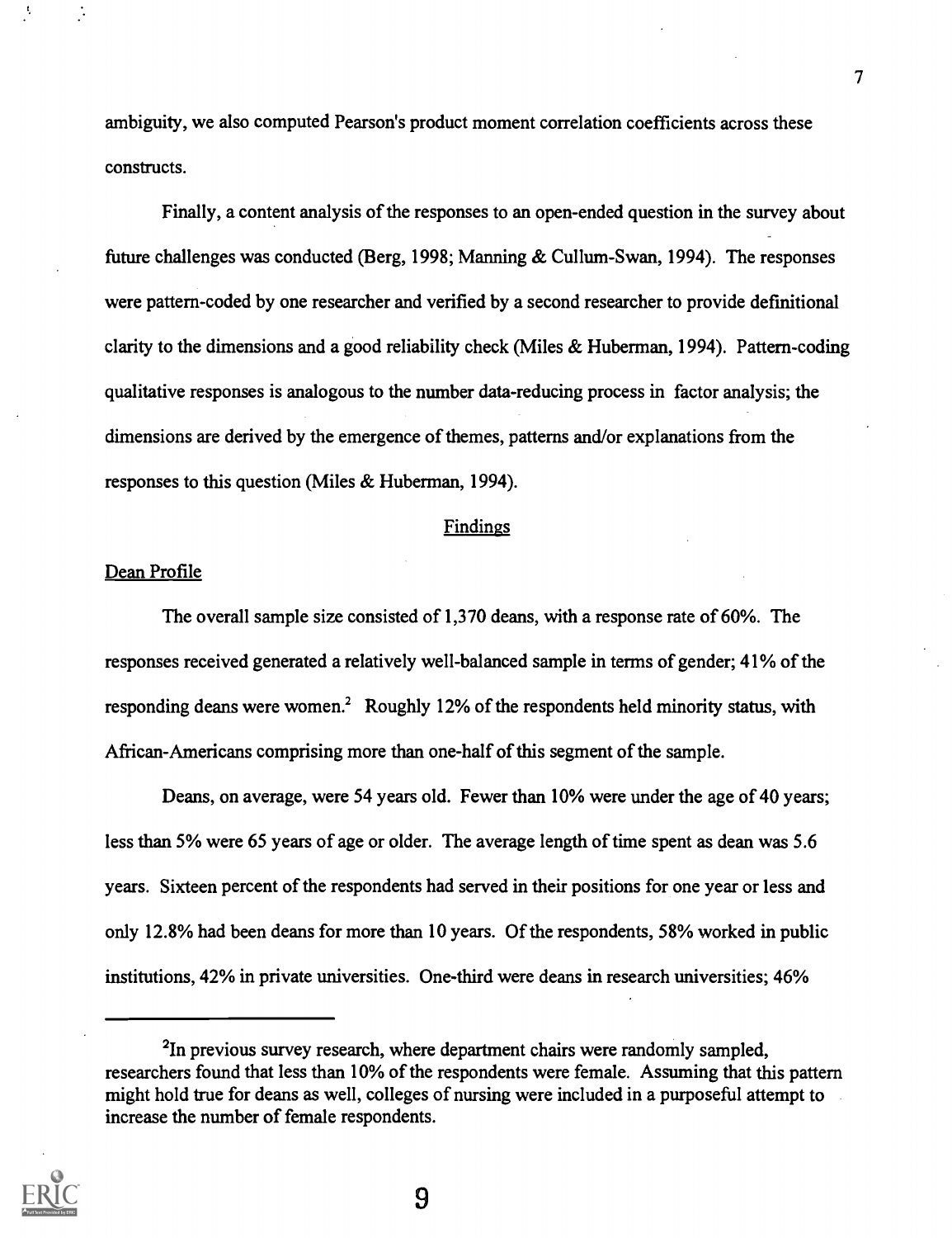were at comprehensive universities; the remaining 21% were located at baccalaureate institutions.

#### Factor Analysis

The factor matrix for the DTI is presented in Table 1. Thirty-one of the 32 statements from the DTI loaded along six dimensions: external and political relations (23.5% of the variance in the data); personal scholarship (8.2%); leadership (6.1%), resource management (4.7%); internal productivity (4.2%), and academic personnel management (4%). The variable "develop and evaluate curriculum" did not load on any of the six role dimensions and was subsequently treated as a unique variable.

The variables making up the external/political relations dimension include funding, financial planning, building constituency involvement, promoting diversity, and ensuring alumni support, as well as representing the college to the administration. Those comprising the personal scholarship dimension include maintaining a personal scholarship agenda, keeping current in one's discipline, and demonstrating/modeling scholarship. The leadership dimension involves informing college employees of university and community concerns, soliciting ideas to improve the college, assigning work, and planning/conducting college leadership meetings. The variables that loaded within the dimension of resource management were proper recordkeeping and responsible resource and nonacademic staff management, keeping current with technological change, and compliance with state, federal, and certification agency guidelines. Internal productivity and its role variables included teaching, meeting the goals of the college, and realizing the mission of the university. This dimension also included maintaining a healthy work environment and the encouragement of faculty, chair, and staff professional development

## BEST COPY AVAILABLE



10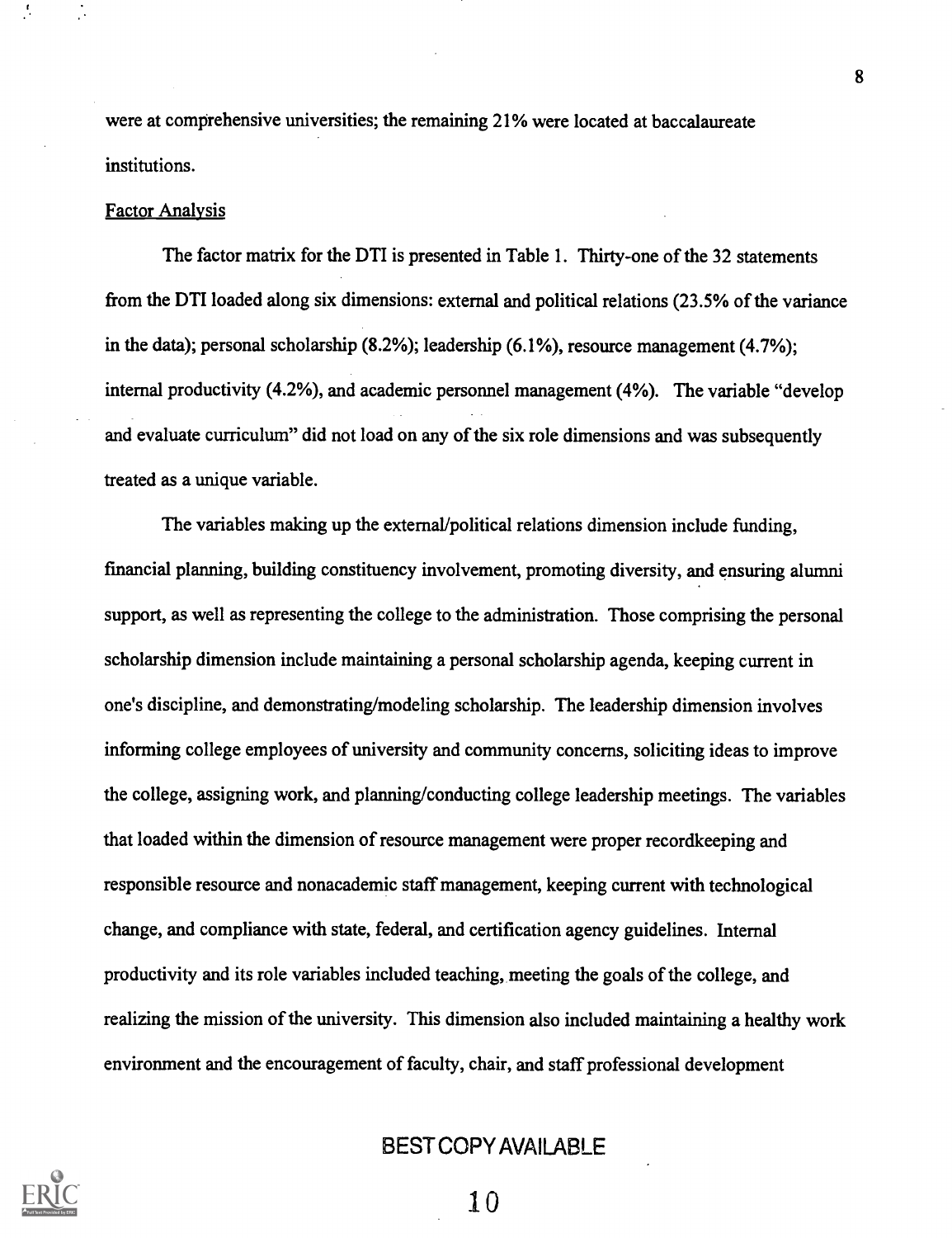activities. Finally, the dimension of academic personnel management involved the recruiting, selecting, and evaluation of chairs and faculty.

The dimensions of fiscal resource management, internal productivity, and academic personnel management explain very little of the variance in the data, suggesting essential agreement among deans that these are fundamental roles of their positions. Personal scholarship and leadership accounted for a slightly higher percentage of data variability, indicating some disagreement among deans as to the importance of these roles. It is clear that the most controversial part of their work focused upon roles that fell within the realm of external and political relations; almost one-quarter of the data's variance is accounted for by this factor.

#### DTI/Importance Ranking

The ranking of the six dimensions by mean scores provides an indication of their importance by the deans in this study (see Table 2). Internal productivity ( $\bar{x}$ =4.37, on a 5-point scale with 5=high, s.d. = 0.43), academic personnel management ( $\overline{x}$ =4.27, s.d.=0.59), and external and political relations ( $\overline{x}$ =4.16, s.d.=0.56) were the three highest ranked dimensions. The relatively small standard deviations in these three dimensions indicate a fair amount of agreement among the deans as to the primacy of these roles. And, while the mean scores of the remaining three dimensions of leadership ( $\overline{x}=3.76$ , s.d.=0.66), resource management ( $\overline{x}=3.62$ , s.d.=0.68), and personal scholarship ( $\overline{x}=3.52$ , s.d.=0.87) do not reflect the same levels of perceived importance as do the first three, deans do seem to agree on their relative ranking as reflected by standard deviations of less than 1.0 in each case.



11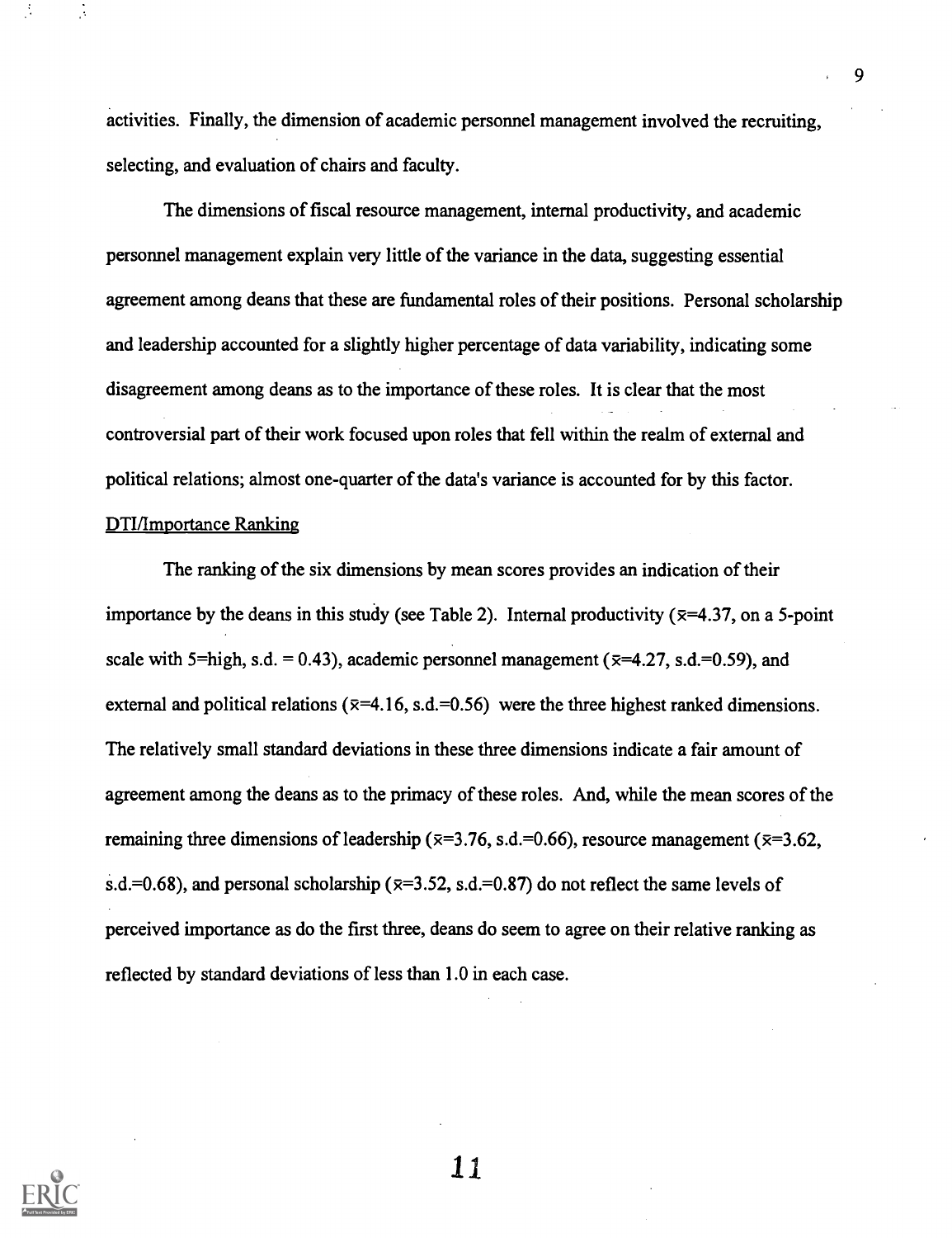Table 3 ranks the 14 items of role conflict and ambiguity found in deans' work. The deans cited as sources of role conflict working with two or more differently operating groups  $(\overline{x}=4.72)$ , on a 7-point scale with 1 = not true of my job, 7 = extremely true of my job), doing things that are accepted by one person and not by others ( $\bar{x}$ =4.38), receiving assignments without proper resources/materials to do them ( $\bar{x}$ =4.15) or without proper staffing ( $\bar{x}$ =4.14). On the measures of role ambiguity, these deans indicated they are quite clear in understanding what their responsibilities are ( $\bar{x}$ =5.51 on a 7-point scale, 1=not true of my job; 7=extremely true of my job), how much authority they have ( $\overline{x}=4.99$ ), knowing what is expected of them ( $\overline{x}=4.67$ ), and what has to be done ( $\bar{x}$ =4.66). In a confirmatory factor analysis, the first six variables in this inventory factored out as the latent construct--role conflict; the remaining six variables loaded on the role ambiguity dimension. Based on previous research, this arrangement was expected (Rizzo et al., 1970).

#### Relationship between Roles and Role Conflict/Ambiguity

The relationships between the role dimensions and role conflict and role ambiguity are reported in Table 4. The role dimensions of extemal/political relations and personal scholarship are correlated with role conflict, positively in the first instance and negatively in the second. As role conflict increases, the importance of the external and political relations dimension appears to increase. This suggests that if role conflict exists, deans may find it easier to concentrate on activities, such as generating support for the college and fundraising. As to the dimension of personal scholarship, it appears that as role conflict increases, the importance of pursuing one's own research and writing will decrease. This perhaps indicates that deans, when forced to choose, really no longer see scholarship as part of the dean's job. A word of caution should be

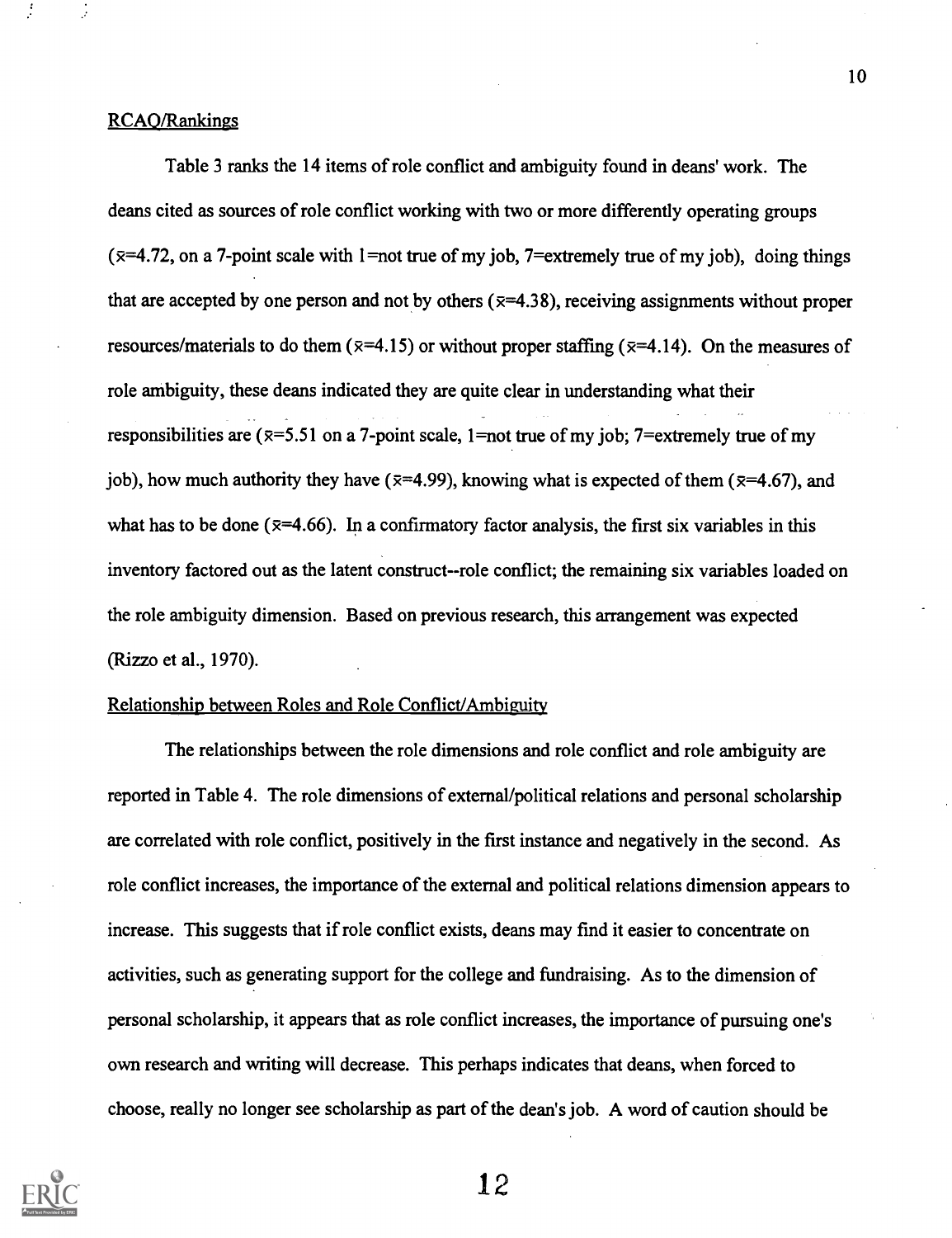issued here, however. While the p-values are significant, they are not highly significant and the correlation coefficients are quite small, which means that the coefficients of determination are minuscule. As a consequence, no causality can be assumed and, in fact, we might conclude that each relationship is a spurious one with little to no meaning. (Role conflict and each of the remaining dimensions do not seem to be directly correlated.)

A more interesting insight can be drawn from the effect that role ambiguity appears to have on all six role dimensions. In each case, the correlation is either moderately or highly significant and negative. The conclusion here is that when role ambiguity is present, deans may have difficulty determining the roles in which they should engage at any one given time. This may prove troublesome. Ill-defined responsibilities, mixed messages as to how much authority deans actually have, unclear or unstated expectations and goals, and a lack of clarity about what 'is to be done and how much time should be spent doing it leave deans in a kind of leadership limbo. In effect, universities may be setting deans up to fail.

#### **Challenges**

Challenges are roles-in-the-making. They do not go away, they simply become routinized. The addition of new or transmuted roles consume deans' time, potentially undermining their effectiveness. When asked to comment on the three greatest challenges they faced in the next 3 to 5 years, seven categories of anticipated challenges emerged. They are shown below with a sampling of the responses for each group:

- 1. Fiscal: budget and finance, allocation and use of resources, internal and external fundraising.
- 2. Administration: working with top administration, long-range planning, reorganization, community outreach, public and legislative accountability.



13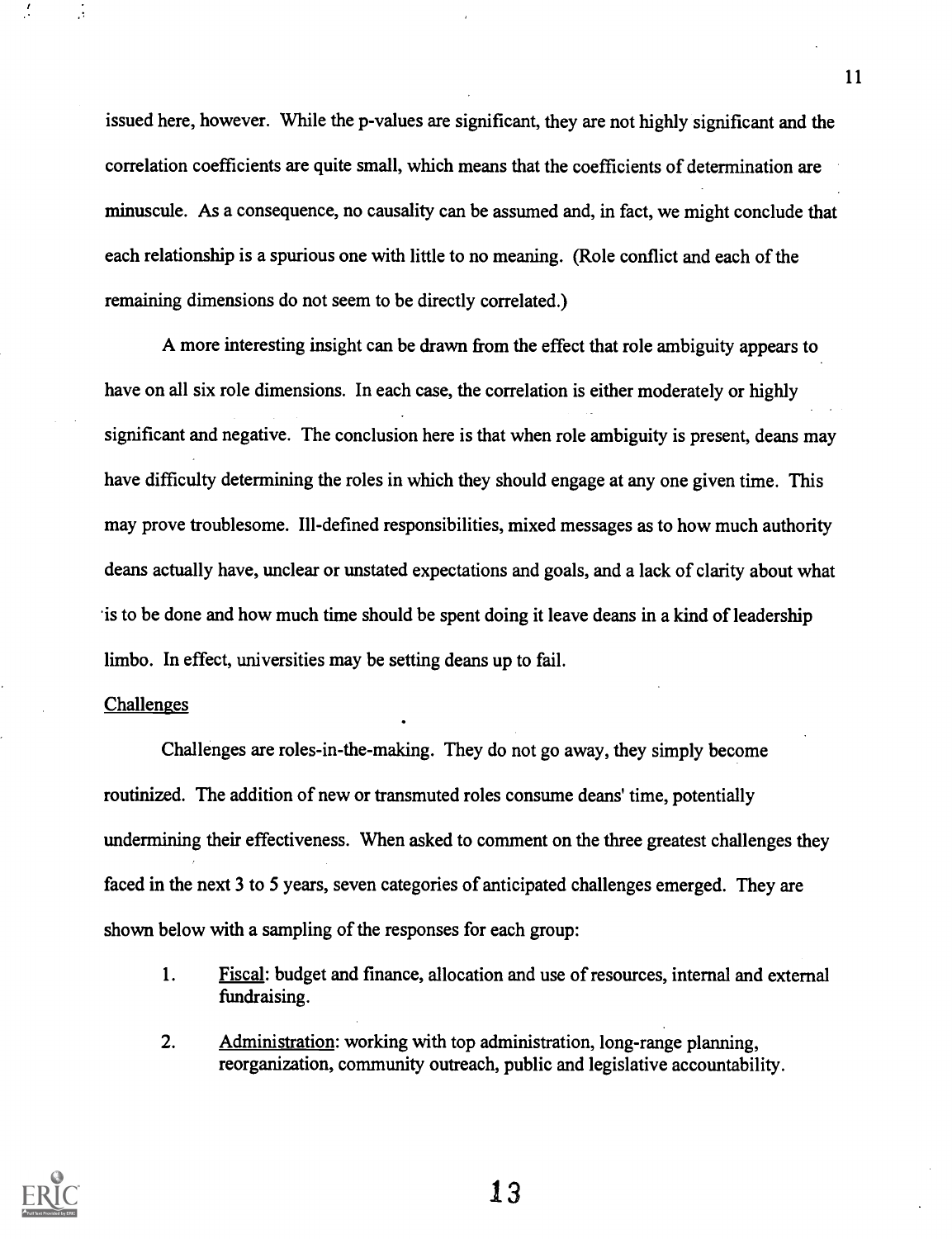- 3. Curriculum and program development: development of curricula and programs, recruiting high quality students, dealing with unprepared students.
- 4. Faculty: recruit and retain faculty, dealing with difficult personnel, moving faculty toward change.
- 5. Technology: Distance learning, upgrading technology.
- 6. Personal balance: Balancing personal and professional lives, attaining personal goals.
- 7. Diversity: Ensuring diversity of faculty and student population

More than 75% of the deans agreed that the fiscal, administration, and curriculum and program development challenges were the three most important. Almost 30% of all respondents to this question rated fiscal challenges number one. Twenty-six percent chose administration as their number one choice; 20% chose curriculum and program development, about 14% chose faculty issues; fewer mentioned technology  $(5\%)$ , personal balance  $(3\%)$ , or diversity  $(\leq 2\%)$  as top choices. Note: The small number of responses given with respect to diversity appears to indicate that the issue is either superseded in importance by others or that respondents believe that they are able to meet the challenge.

Interestingly, most of the challenges identified parallel the role dimensions that factored in the DTI (see Table 5). The fiscal, administration, technology, and diversity challenges that deans anticipated correspond to the dimensions of external/political relations and resource management. The faculty challenge relates to the dimensions of internal productivity and academic personnel management. The challenge of curriculum and program development relates directly to the unique variable in the DTI; see the comment on page 8. The personal balance challenge that deans anticipated equates with the personal scholarship dimension. The only role dimension not readily identifiable in the challenges categories is leadership.



 $\mathbb{R}^3$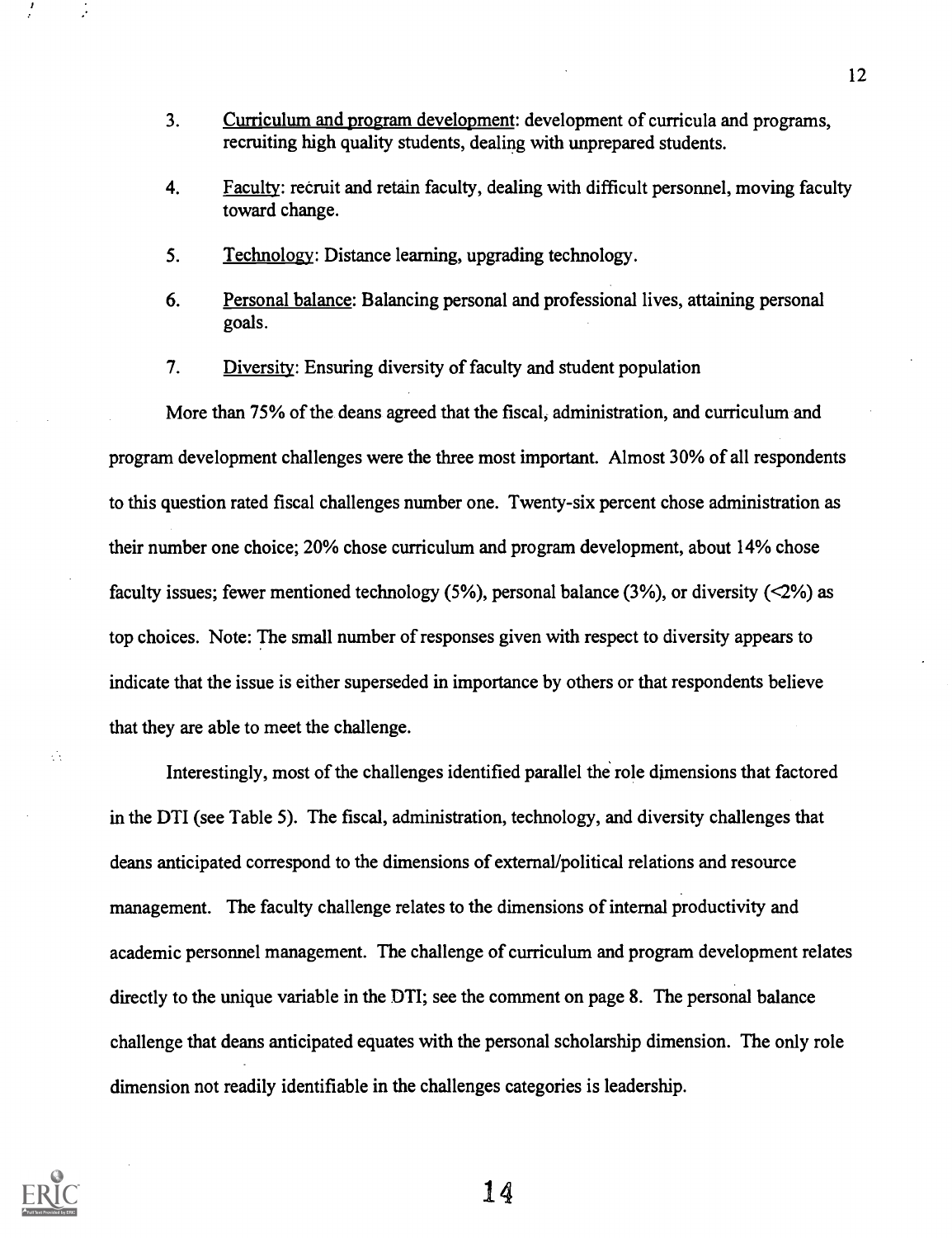#### Discussion

Fundamentally, these responses, when considered from the perspective of role conflict and role ambiguity, indicate that deans are inevitably confronted with situations that require them to engage in roles that conflict and with priorities that remain unfocused. The fact that deans identify challenges they expect to face in the future as parallel to their current roles suggests that the conflict and ambiguity inherent in them will carry forward. That, indeed, deans may perceive that they must be all things to all people. Comments, such as "never have enough time," "frustrated at having others control much of my day," "limited resources and unlimited ambition makes for high stress," and "not for the faint of heart," conjure up images of puppets on strings being pulled in multiple directions. We might raise the following questions. Do deans believe the challenges they face will either expand or be redefined? Don't the demands associated with their current roles and future challenges suggest change? And, if so, doesn't constructive change take leadership? Are deans confident in their ability to lead or are they simply responding as managers to these challenges, and not as leaders?

The deanship as it exists today is enigmatic. Internally, the position sits within a complex web of faculty, students, and administration. Externally, the deanship is the representative conduit through which funding bequests and program requests pass, and where needs, disputes, and demands between faculty and administrators get arbitrated. Moreover, it imposes upon one person the demands of a myriad of jobs, all within the context of serving the institutional good while trying to retain some semblance of normalcy within the individual. Above all else, it should serve as the model of innovation and advancement upon which the reputation of the college depends. Thus, while the dilemma of the deanship manifests itself on the individual who fills the position, the onus of its perpetuation rests, at least in part, with the greater academic



15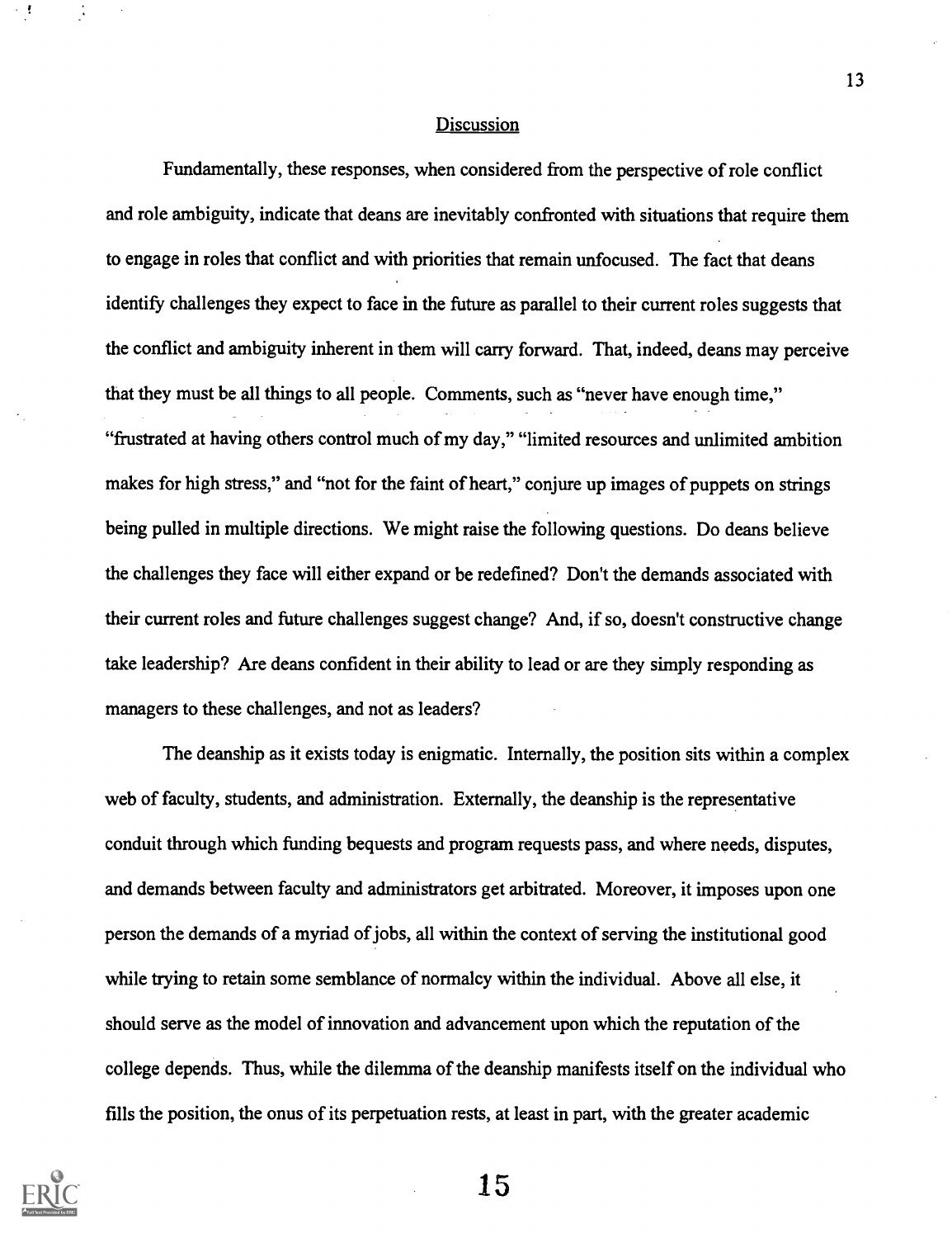organization. We raise the question again: Can all this be accomplished without leadership? The resulting paradox faced in higher education administration revolves around whether to fix the dean or the deanship.

Professional development seminars and training in time management may help "fix" the dean. In addition, deans consistently have expressed a need for further training and/or expertise in (a) technical competence in budget/finance and computers/informational systems, (b) dealing with people and communicating with them, and (c) understanding higher education governance issues, such as the administrative environment and legal issues (McBride, 2000; Townsend & Bassoppo-Moyo, 1996). The truly committed dean might even enroll in an executive MBA program which may provide a viable remedy to the leadership (or at least the management) question. Deans can also learn to maintain balance between their professional and personal lives. Striking a "work-life" balance can lead to more satisfying personal lives and efficiency in work processes (Friedman, Christensen, & DeGroot, 1998). Clarity in professional and personal purpose, recognition and support of the whole-person (personal and professional) concept, and experimenting with the way work is done are three ways to alleviate the conflict between work and personal priorities (Friedman et al., 1998).

However, we cannot assume that fixing the dean will completely alleviate the problem. The larger issue may rest with colleges and universities. And, for deans to remain effective as leaders and administrators, institutions must respond. First, clear signals must be sent as to institutional priorities. Second, continually expanding the responsibilities of the position only serves to weaken it. Even though the challenges that deans believe they will face in the future fall within today's general role categories, the number of tasks associated with each role continues to proliferate. Colleges and universities must think in terms of redefining the position

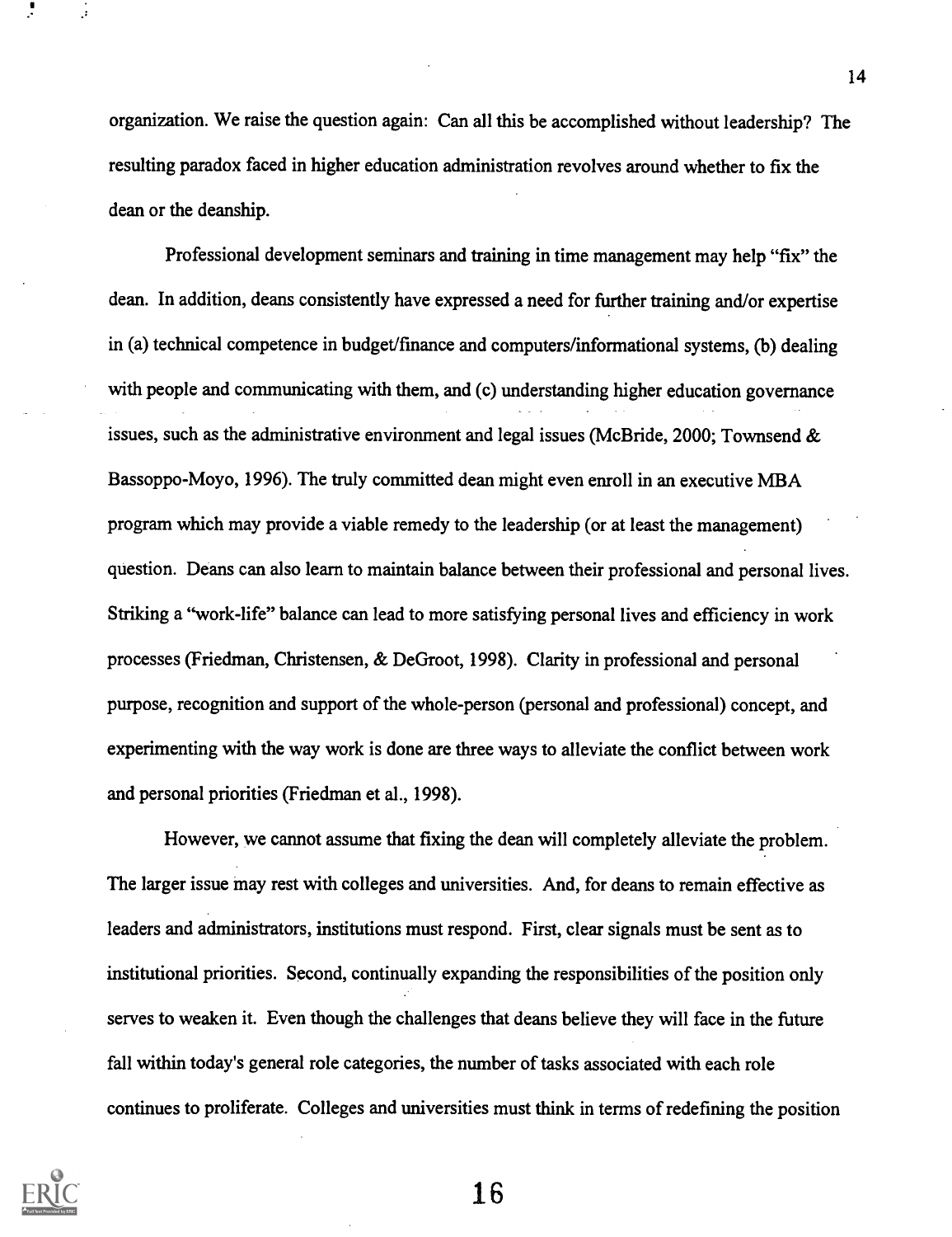and the organization of work. Ultimately, careful examination of the position could lead to its restructure.

One possible starting point is the concept of shared leadership. Its general premises- shared responsibility, a tangible vision, mutual influence, and a bias for action--seem directed at moving the concept of leadership from a person-centered to a team-based philosophy (Astin, 1996; Astin & Astin, 1996; Yuld, 1998). Despite agreement in theory, interpretation varies as to the mechanics of implementation. Ostroff (1999), for example, suggests a cluster of empowered leaders and followers engaging in cross-functional purposes. Elsewhere, there is reference to the coordinated efforts of "post-heroic leadership" which makes everyone in the group a leader, responsible at all levels, and collaborative in their management of the group (Bradford & Cohen, 1998; Yukl, 1998). There are also "teams at the top," which can "vary their composition, behavior pattern, and leadership approach to optimize and better integrate individual, team, and nonteam performance (Katzenbach, 1998). Katzenbach (1998) advocates for a leadership team, which comprises "a small number of people with complementary skills who are committed to common purposes, performance goals, and leadership approaches for which they hold themselves mutually accountable" (p. 217). In the end, however, the three models described preserve the sole leader at the top of the organization. Katzenbach recognizes this dilemma and comments, "We create a contradiction for those in the 'leadership' role: the expectation that work would be better served by a team approach runs up against [traditional] expectations of the position. As a result, in most organizations, leadership at the top rarely functions as a team. Team performance at the top is all about doing work together, about collective action. [In such situations] real work [goes beyond] open discussion, debate, decision making, and delegation of authority" (1998, p. 111).

1"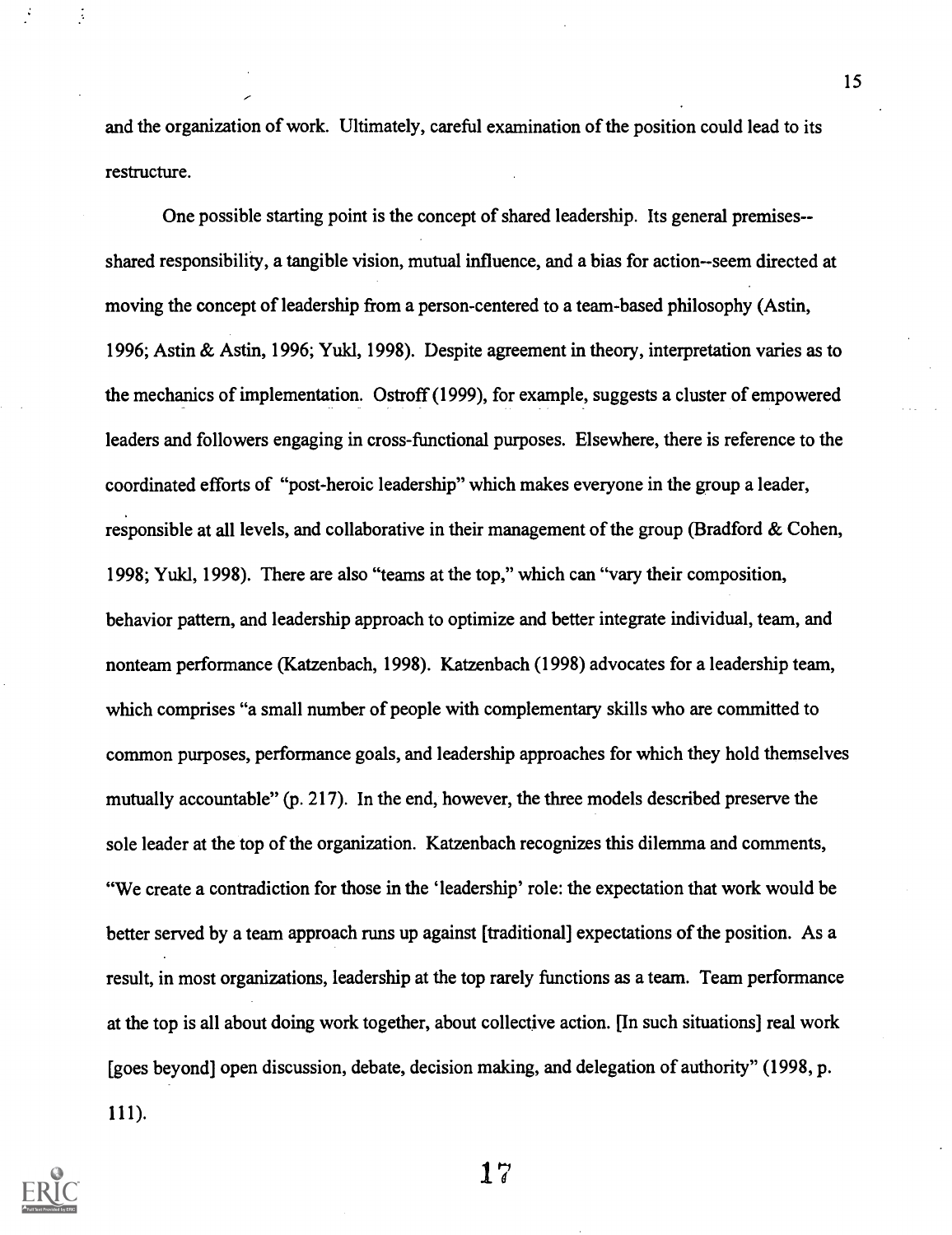Rarely does rethinking positions of authority and organizational structure take place in traditional institutions, such as universities. But, such a move might prove fruitful. Deans oversee professional organizations (colleges) that are in some ways similar to large professional partnerships or organizations in the private sector (e.g., attorneys, accountants). And these partnerships operate within the greater enterprise (or partnership) we call the university. Often the responsibilities exceed the management and leadership capacity of one person. Fifteen years ago, Austin (1984) suggested that universities look at innovative arrangements of work loads. Bensimon and Neumann (1993) proposed such a variant of shared leadership in their examination of the concept of complex, team-centered leadership in colleges and universities. They asserted that teams dominated by solo leaders are limited in their abilities to effect and respond to change. In proffering the concept of the complex team, they advocated a "more open and equalized . . . conception of leadership . . . as a shared process and a shared responsibility. . . . More effective at discerning complexity in their environments, the complex team demands shared responsibility for thinking as much as it requires shared responsibility for doing" (p.145). Once in place, the leadership team shares all responsibilities (Bensimon and Neumann, 1993).

Team leadership, in its purest sense although rare, is by no means a new concept in business. In 1991, Nordstrom, Inc., created a co-presidency that comprised four non-family members. This effort at shared leadership was instigated in an effort to pull the national retailer out of a slump. These co-presidents described their functions as concentrating "on a different part of the business, but on company matters [they] speak with one voice" (Schwadel, 1991). Although this co-CEOship has undergone several executive shifts--adding Nordstrom family member CEOs to share the position, removing all family members down to two, returning to one CEO and, most recently in September, 2000, removing the sole CEO and reinstating a four-

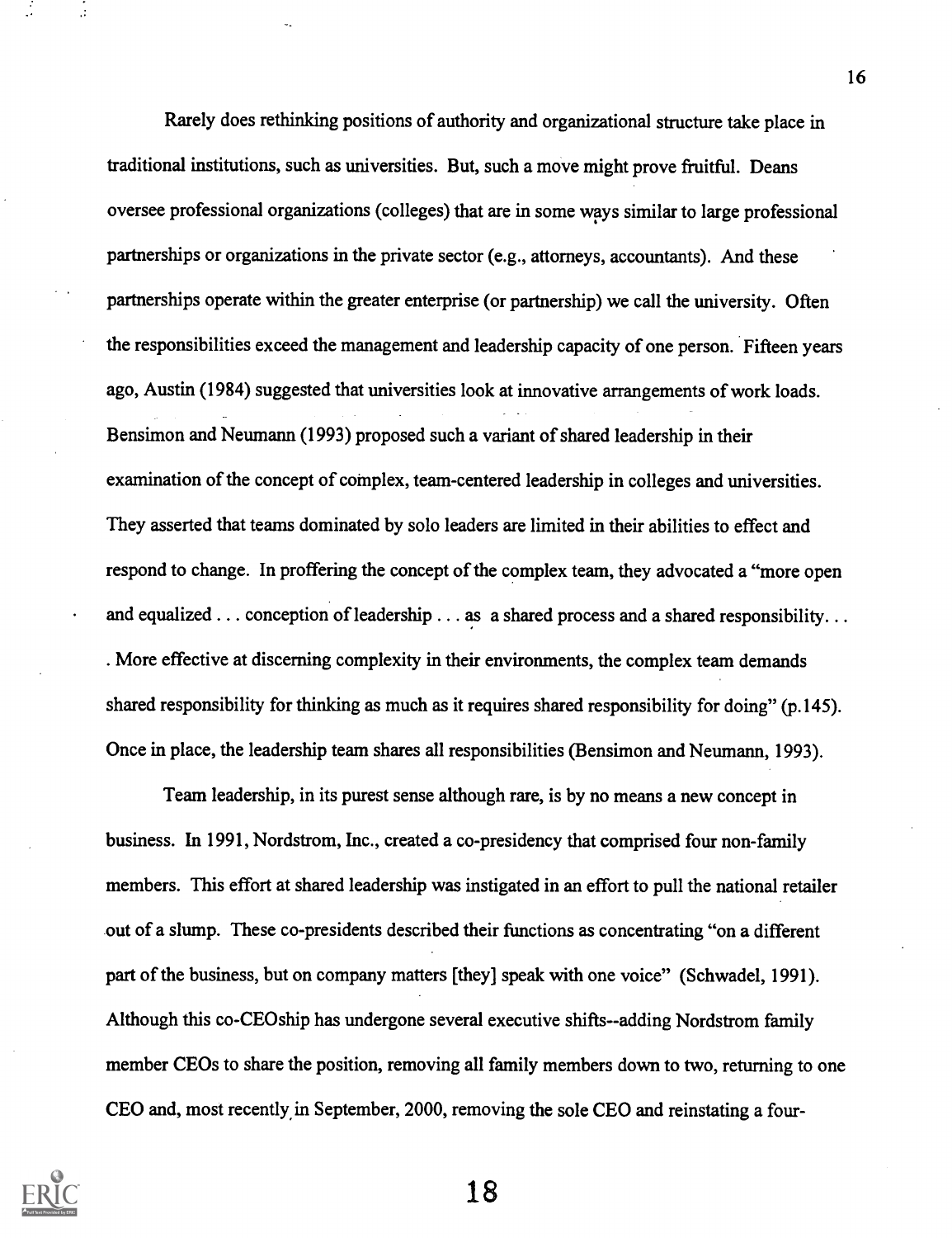family-member co-CEO position (Spurgeon, 2000)--Nordstrom, Inc., shows no hesitation at the thought of sharing the leadership responsibilities for the good of the company.

Likewise, Charles Schwab Corp., an investment brokerage firm, now employs co-CEOs to separately handle the responsibilities of president (David Pottruck) and chairman (Charles Schwab) (McGeehan, 1997). The investment banking business of Goldman, Sachs & Co. has a history of using co-leaders to run their corporation amid a collegial culture. Those who have succeeded in Goldman, Sachs & Co., Stephen Friedman and Robert Rubin, for instance, stress the importance of "compatible chemistry," and conducting the sharing aspect of the title as "giving of one's self and ideas to the other while being responsive of [the other's] needs" (Lublin & Schellhardt, 1998, p. C14).

In 1997, Centigram Corporation, a communication technology company, created an interim co-CEOship while it sought a permanent CEO. The two-person team comprised the general manager/executive vice-president (whose strengths were in sales and marketing) and the CFO (whose strength lay in operations). These two individuals jointly exercised their respective expertise in the day-to-day executive functions. Benefits of this arrangement were that responsibilities were divided and assumed according to strengths, making for efficient operations and a decreased sense of being overwhelmed in the job. Disadvantages were that the necessity for constant communication often slowed the decision-making process and departments often made end-runs around the "two-headed dragon" of leadership. The conjoint nature of this arrangement, however, is summed up by Dennis Barsema, one of the co-CEOs:

> It [is] very important that the co-CEOs not become disjointed and not let people get in between them. . . .In order for any "co-" relationship to work, both people have to have egos that don't need to be number 1. If ego becomes a factor, one will try to destroy the other person, or at least make them look bad in some way (Barsema, 2000).



19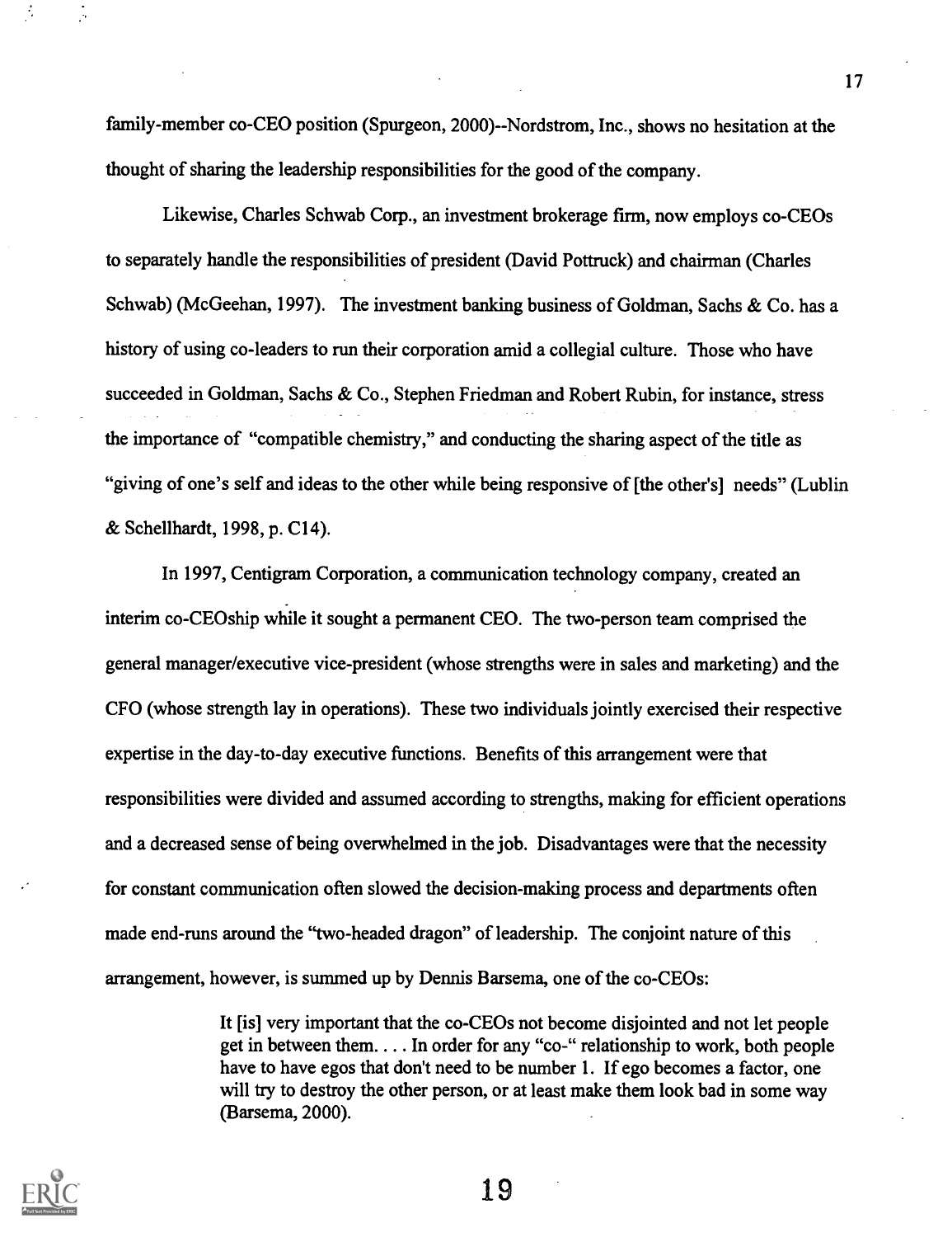Even educators are beginning to test the waters. In 1999, the graduate school of education at Harvard revealed its approach to the innovation of a co-deanship: two administrators share the position, an office with two desks and two computers, and a joint space for meetings. They share the work and the salary stipend, and continue to work jointly on research ("Peer Review," 1999, p. A14).

#### Conclusion

As the roles of academic deans continue to expand, challenges that arise from them will become routine. As a consequence, deans will have less time, and less time coupled with more to do usually impacts the manner in which they do their jobs. At present, it appears that although their roles will probably increase and perhaps conflict with each other, deans will be able to deal with any such conflict. However, if roles continue to remain ill-defined and university priorities continue to be vague, deans may not be able to meet these priorities and could be less effective as administrators than they have been in the past. Any solutions generated will more than likely need to stretch the bounds of institutional imagination; for too long, deans have existed within the context of a tension-ridden climate. They cannot be left to flounder in this environment if we are to preserve the quality of the institution and the persons who run it.

The variants on shared leadership, both in education and business, are not without problems. "The co-CEO role is tough to make work" (Lublin & Schellhardt, 1998, p. C14); and, given the way some of the companies cited herein have responded, it seems to be an as-yet perfected possibility and one that must be judiciously applied. It is not, however, an impossibility, but, perhaps, just what is needed to fix the deanship.



 $\mathcal{L}_{\mathcal{A}}$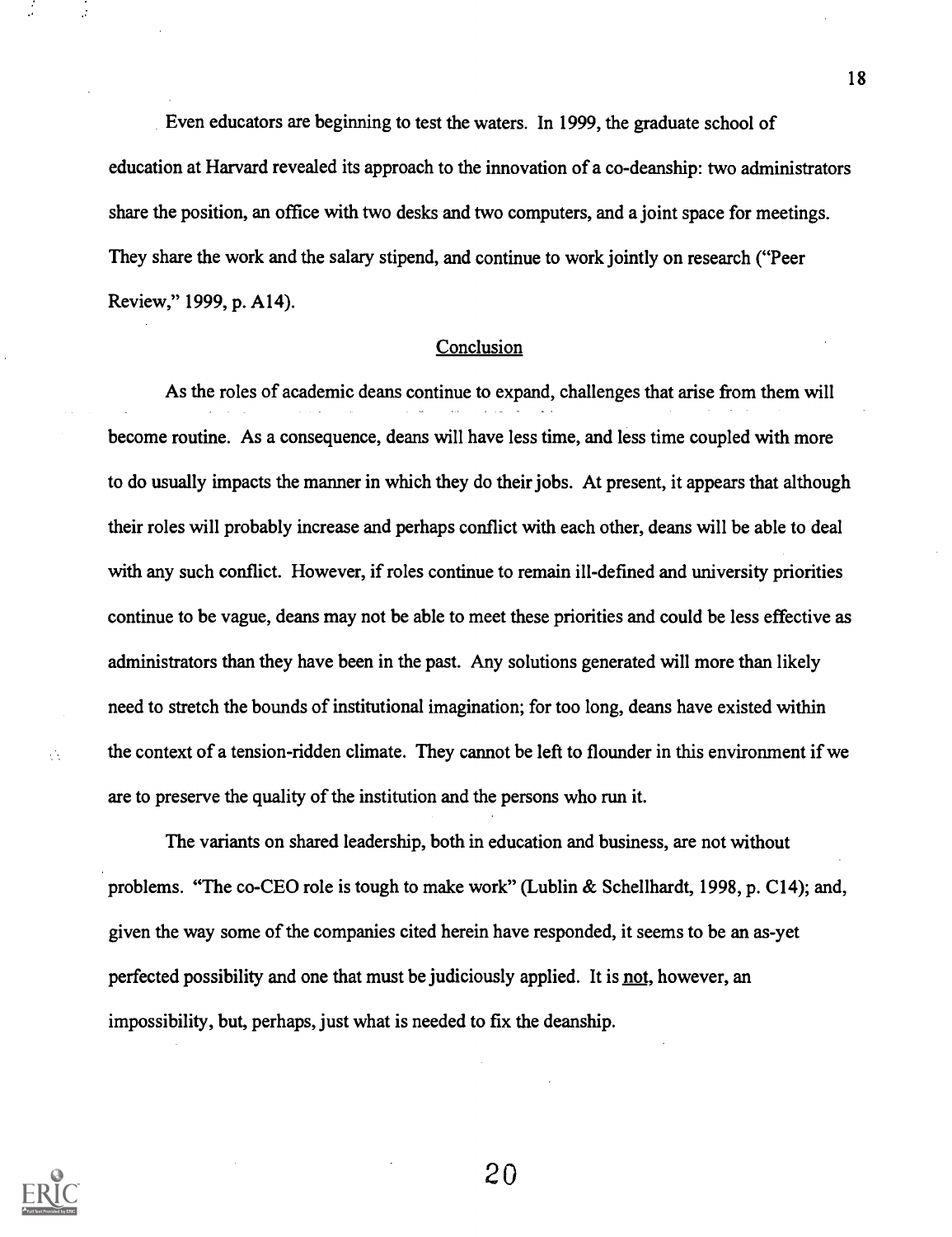#### REFERENCES

19

Anonymous. (November 26, 1999). Peer review. Chronicle of Higher Education, A14.

Astin, H. (1996). Leadership for social change. About Campus(July-August), 4-10.

- Astin, H. S., & Astin, A. W. (1996). A social change model of leadership development guidebook Version III. Los Angeles: UCLA Higher Education Research Institute.
- Austin, A. E. (1984). The work experience of university and college administrators. American Association of University Administrators- -ERIC Clearinghouse on Higher Education,  $6(1)$ , 1-6.

Barsema, D. (October 17, 2000). Personal email communication.

- Bensimon, E. M., & Neumann, A. (1993). Redesigning collegiate leadership: Teams and teamwork in higher education. Baltimore: The Johns Hopkins University Press.
- Berg, B. L. (1998). Qualitative research methods for the social sciences ( 3d ed.). Boston: Allyn and Bacon.
- Biddle, B. J. (1979). Role theory: Expectations, identities, and behaviors. New York: Academic Press.
- Bradford, D. L., & Cohen, A. R. (1998). Power up: Transforming organizations through shared leadership. New York: John Wiley & Sons, Inc.
- Cohen, A. R. (1959). Situational structure, self esteem, and threat-oriented reactions to power. In D. Cartwright (Ed.), Studies in Social Power (pp. 35-52). Ann Arbor, MI: Institute for Social Research, University of Michigan.
- Dibden, A. J. (Ed.). (1968). The academic deanship in American colleges and universities. Carbondale, IL: Southern Illinois University Press.
- Dill, W. R. (1980). The deanship: An unstable craft. In D. E. Griffiths & D. J. McCarty (Eds.), The dilemma of the deanship (pp. 261-284). Danville, IL: The Interstate Printers & Publishers, Inc.
- Fagin, C. M. (1997). The leadership role of a dean. In M. J. Austin & F. L. Ahearn & R. A. English (Eds.), The professional dean: Meeting the leadership challenges (Summer ed., Vol. 25). San Francisco, CA: Jossey-Bass Publishers.
- Friedman, S. D., Christensen, P., & DeGroot, J. (1998). Work and life: The end of the zero-sum game. Harvard Business Review(November-December), 119-129.

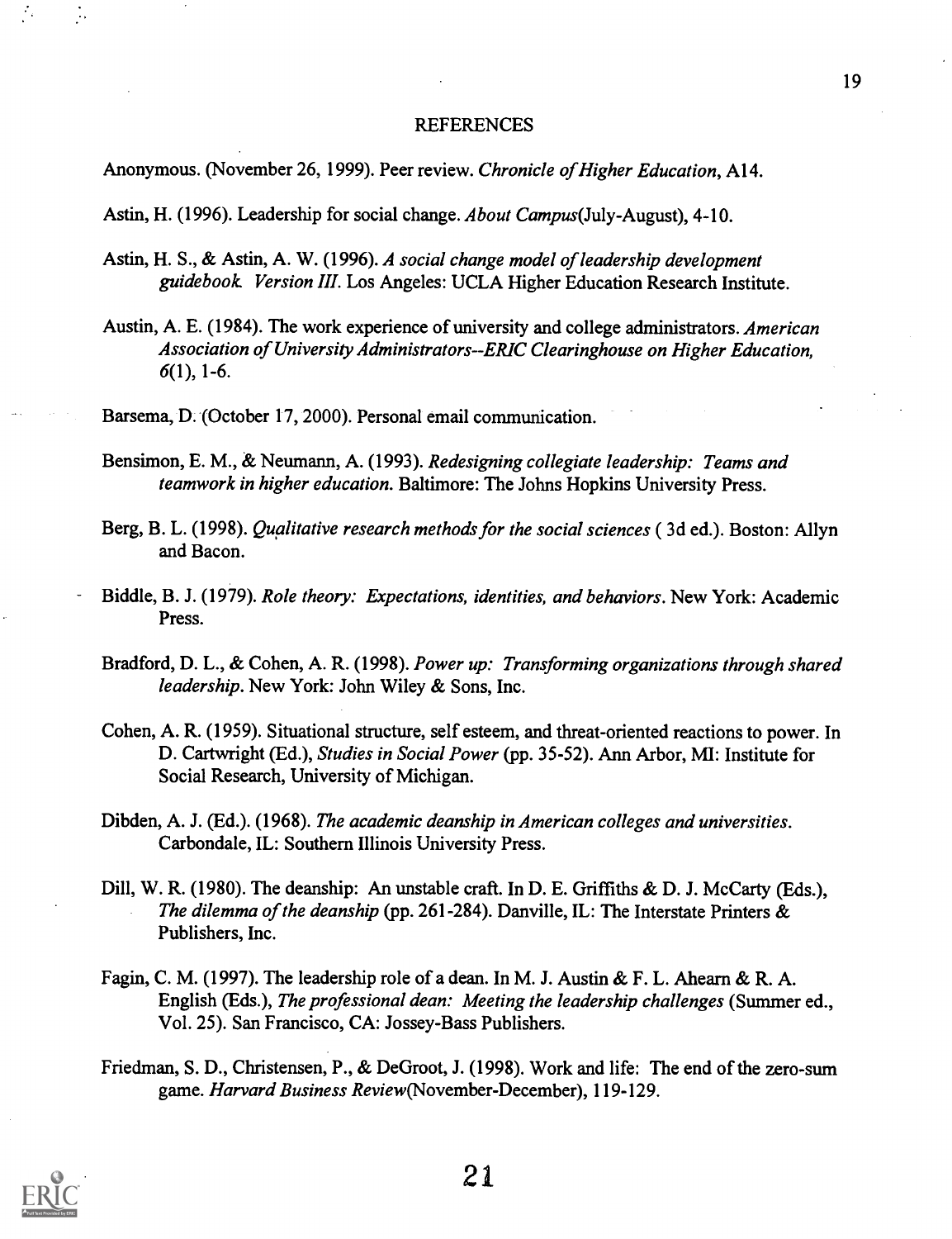- Gardner, W. E. (1992). Once a dean: Some reflections. Journal of Teacher Education, 43(5), 357-366.
- Gates, G. S. (2000). Teaching-related stress: The emotional management of faculty. Review of Higher Education, 23(4), 469-490.
- Gmelch, W. H., & Miskin, V. D. (1993). Strategic leadership skills for department chairs. Boston, MA: Anker.
- Gmelch, W. H., Wolverton, M., Wolverton, M. L., & Hermanson, M. (1996). The 1996 national survey of academic deans in higher education. Pullman, WA: Washington State University, The Center for Academic Leadership.
- Gross, N., Mason, W., & McEachern, A. (1958). Explorations in role analysis: Studies of the school superintendent role. New York: John Wiley & Sons.
- Hair, J. F., Anderson, R. E., Tatham, R. L., & Black, W. C. (1992). Multivariate data analysis with readings ( 3d ed.). New York: Macmillan Publishing Co.
- Kahn, R. L., Wolfe, D. M., Quinn, R. P., & Snoek, J. D. (1964). Organizational stress: Studies in role conflict and ambiguity. New York: John Wiley & Sons, Inc.
- Katzenbach, J. R. (1998). Teams at the top: Unleashing the potential of both teams and individual leaders. Boston: Harvard Business School Press.
- Lublin, J. S., & Schellhardt, T. D. (April 7, 1998). The big umbrella: Travelers/Citicorp merger- history shows sharing of power can lead to clashes, breakups. Wall Street Journal, pp. C14.
- Mandell, M. M. (1956). Supervisory characteristics and ratings: A summary of recent research. Personnel, 32, 435-440.
- Manning, P. K., & Cullum-Swan, B. (1994). Narrative, content and semiotic analysis. In N. K. Denzin & Y. S. Lincoln (Eds.), Handbook of qualitative research. Thousand Oaks, CA: SAGE Publications, Inc.
- McBride, S. A. (2000). Academic economics: The academic dean and financial management, New Directions for Community Colleges (pp. 51-62). San Francisco: Jossey-Bass Publishers, Inc.
- McGeehan, P. (December 2, 1997). Charles Schwab's Pottruck will share title of CEO with company's founder. Wall Street Journal, pp. B5.
- Miles, M. B., & Huberman, A. M. (1984). Qualitative data analysis. Beverly Hills, CA: SAGE Publications, Inc.

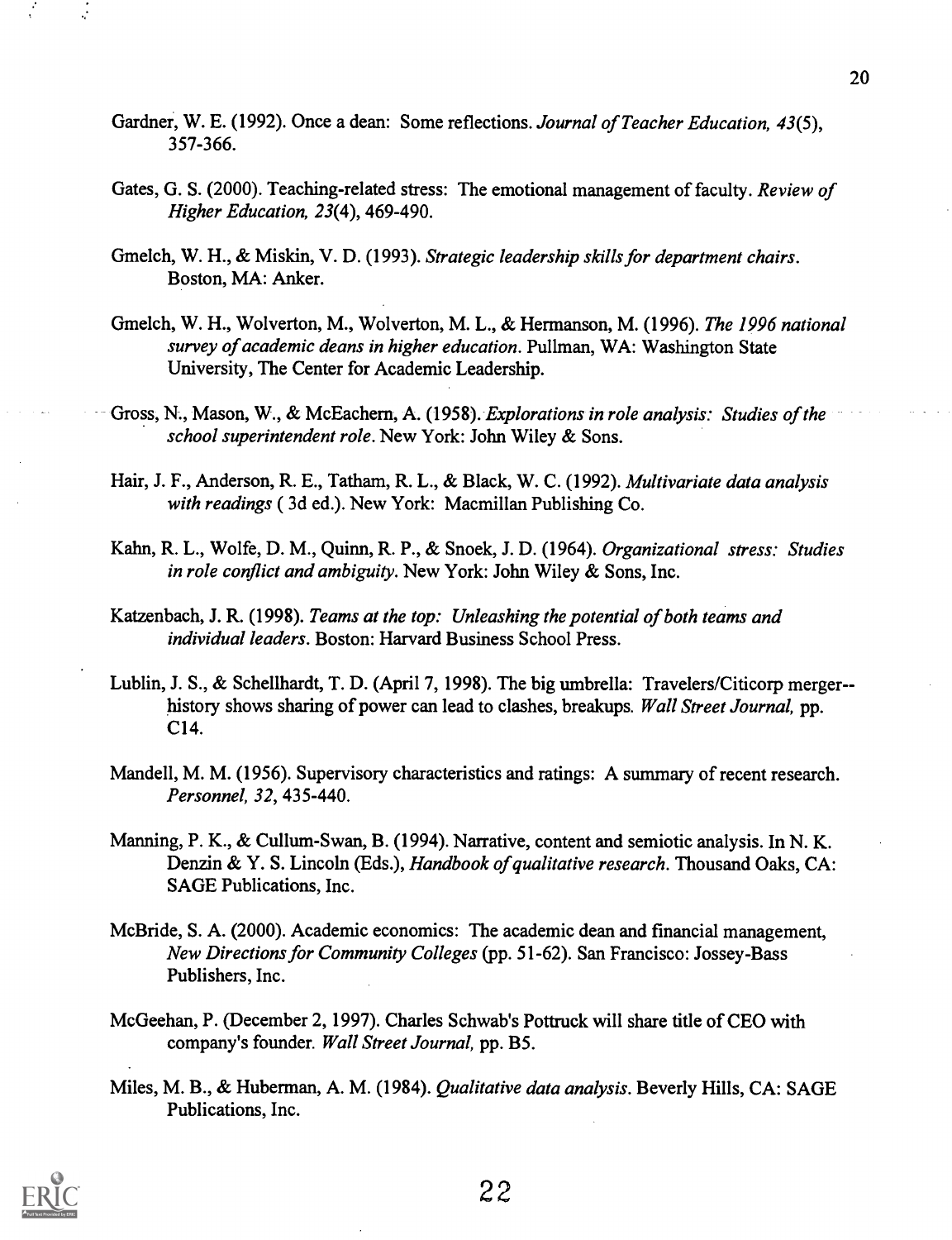Norusis, M. J. (1994). SPSS professional statistics 6.1. Chicago, IL: SPSS, Inc.

Ostroff, F. (1999). The horizontal organization: What the organization of the future looks like and how it delivers value to customers. New York: Oxford University Press.

Parsons, T. (1951). The social system. Glencoe, IL: Free Press.

- Rizzo, J. R., House, R. J., & Lirtzman, S. I. (1970). Role conflict and ambiguity in complex organizations. Administrative Science Quarterly, 15, 150-163.
- Sarros, J. C., Gmelch, W. H., & Tanewski, G. A. (1998). The academic dean: A position in need of a compass and clock. Higher Education Research & Development, 17(1), 65-88.
- Scott, R.A. (1979). The "amateur dean" in a complex university: An essay on role ambiguity. Liberal Education, 65(4), 445-452.
- Schwadel, F. (May 21, 1991). Nordstrom taps 4 non-family members for newly created post of co-president Wall Street Journal, pp. C9.
- Spurgeon, D. (September 8, 2000). In return to power, the Nordstrom family finds a pile of problems--A father and son must chart new course after a fling with halters and hip-hop. Wall Street Journal, pp. B1.
- Townsend, B. K., & Bassoppo-Moyo, S. (1996). If I'd only known: Administrative preparation that could have made a difference. Paper presented at the Annual Meeting of the American Educational Research Association, New York, NY.
- Wispe, L. G., & Thayer, P. G. (1957). Role ambiguity and anxiety in an occupational group. Journal of Social Psychology, 46, 41-48.
- Wolverton, M., Gmelch, W. H., Wolverton, M. L., & Sarros, J. C. (1999). Stress in academic leadership: U.S. and Australian department chairs/heads. The Review of Higher Education, 22(2), 165-185.
- Wolverton, M., Wolverton, M. L., & Gmelch, W. H. (1999). The impact of role conflict and ambiguity on academic deans. Journal of Higher Education, 70(1), 80-106.
- Yukl, G. (1998). Leadership in organizations ( 4th ed.). Upper Saddle River, NJ: Prentice-Hall, Inc.

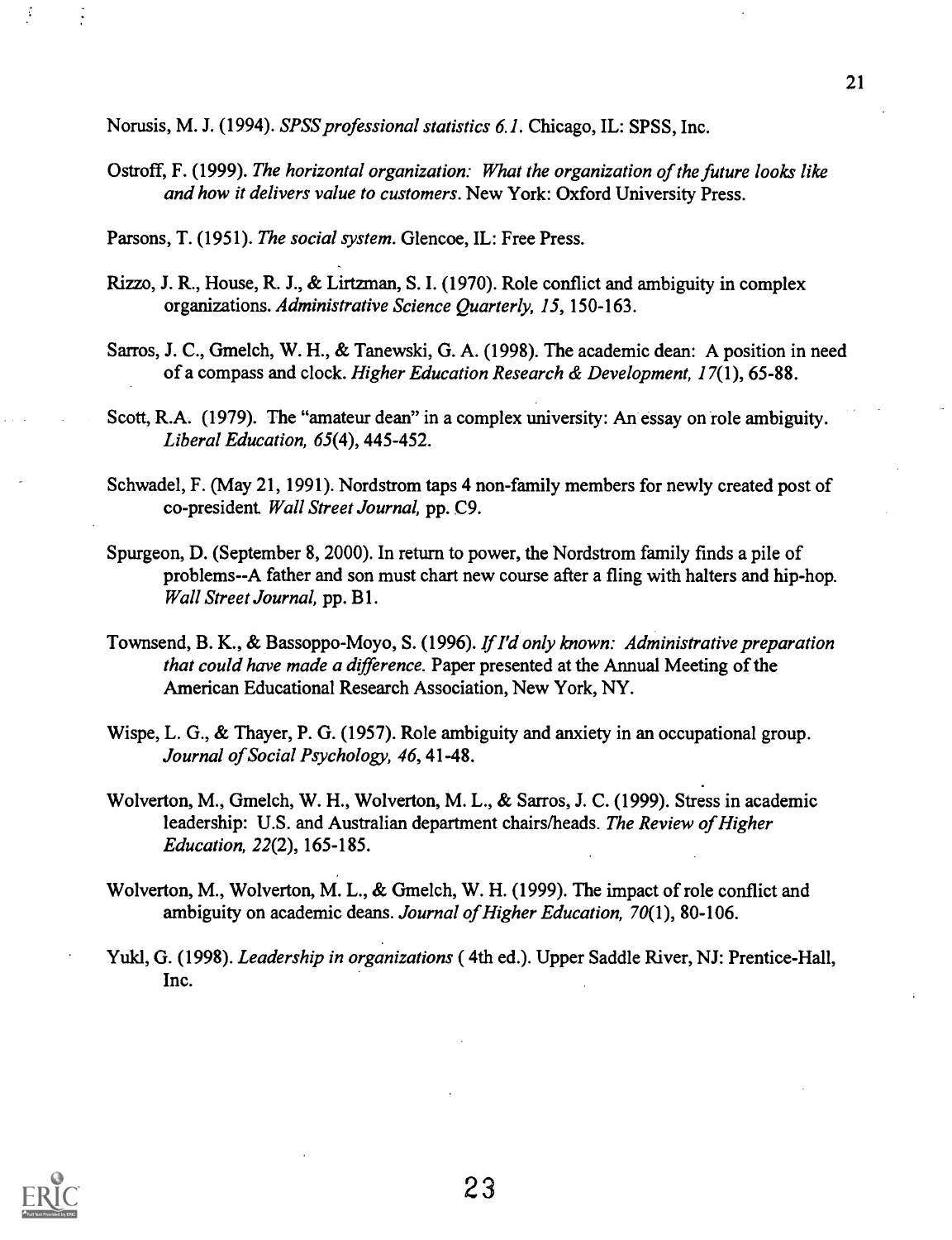|                                                                       |        | Varimax Rotated Factor Loadings |                |            |                 |                |
|-----------------------------------------------------------------------|--------|---------------------------------|----------------|------------|-----------------|----------------|
| Variable                                                              | F1     | F <sub>2</sub>                  | F <sub>3</sub> | F4         | F <sub>5</sub>  | F <sub>6</sub> |
| <b>External and Political Relations</b>                               |        |                                 |                |            |                 |                |
| Build relationships with external community/stakeholders              | .73    | .16                             | .22            | .03        | .05             | $-.10$         |
| Obtain and manage external funds (grants, contracts, donations)       | .68    | .02                             | .15            | .21        | $-0.08$         | .07            |
| Foster alumni relations                                               | .67    | .13                             | .25            | .02        | .08             | $-09$          |
| Develop and initiate long-range college goals                         | .49    | .06                             | .33            | $-.13$     | .07             | .21            |
| Financial planning, budget preparation and decision-making            | .46    | .01                             | .02            | .40        | .22             | .28            |
| Foster gender and ethnic diversity in the college                     | .46    | .10                             | .01            | .23        | .23             | .20            |
| Represent the college to the administration                           | .41    | $-.08$                          | .11            | .02        | $\overline{21}$ | .28            |
| Cronbach's alpha                                                      | $.75-$ |                                 |                |            |                 |                |
| <b>Personal Scholarship</b>                                           |        |                                 |                |            |                 |                |
| Maintain own scholarship program & associated professional activities | .07    | .88                             | .09            | .11        | .04             | .05            |
| Remain current with my own academic discipline                        | $-.01$ | .81                             | .11            | .15        | .12             | .03            |
| Demonstrate scholarship and model scholarship by publishing and/or    | .18    | .77                             | .06            | .05        | .02             | .03            |
| presenting papers regularly                                           |        |                                 |                |            |                 |                |
| Maintain and foster my own professional growth                        | .04    | .70                             | .06            | .17        | .33             | $-01$          |
| Cronbach's alpha                                                      |        | .84                             |                |            |                 |                |
| Leadership                                                            |        |                                 |                |            |                 |                |
| Solicit ideas to improve the college                                  | .27    | .15                             | .64            | .07        | .13             | .13            |
| Inform college employees of university and community concerns         | .07    | - 04                            | .63            | $-.02$     | .06             | .08            |
| Plan and conduct college leadership team meetings                     | .32    | .11                             | .63            | $-.02$     | .06             | .08            |
| Assign duties to chairs and directors                                 | .04    | .087                            | .61            | .27        | $-07$           | .38            |
| Coordinate college activities with constituents                       | .26    | .11 <sup>°</sup>                | .52            | $\cdot$ 21 | .12             | $-.01$         |
| Represent college at professional meetings                            | .32    | .28                             | .40            | .13        | .27             | $-12$          |
| Cronbach's alpha                                                      |        |                                 | .76            |            |                 |                |
| <b>Resource Management</b>                                            |        |                                 |                |            |                 |                |
| Manage non-academic staff                                             | .03    | .16                             | .20            | .66        | .02             | $-.02$         |
| Assure the maintenance of accurate college records                    | .01    | .18                             | .13            | .65        | .23             | $-.06$         |
| Manage college resources (grants, facilities and equipment)           | .44    | $-.03$                          | $-.06$         | .60        | $-.01$          | .22            |
|                                                                       | .17    | .25                             | .18            | .44        | .17             | $-.04$         |
| Keep current with technological changes                               |        |                                 |                |            |                 |                |
| Comply with state, federal and certification agency guidelines        | .18    | .21                             | .32            | .33        | .25             | $-.02$         |

 $\downarrow$ 

# Table 1. Principal Components Analysis--Deans' Task Inventory (DTI)



÷,

 $\ddot{\phantom{0}}$ 

 $\ddot{\cdot}$ 

 $\bar{z}$ 

 $\ddot{\phantom{a}}$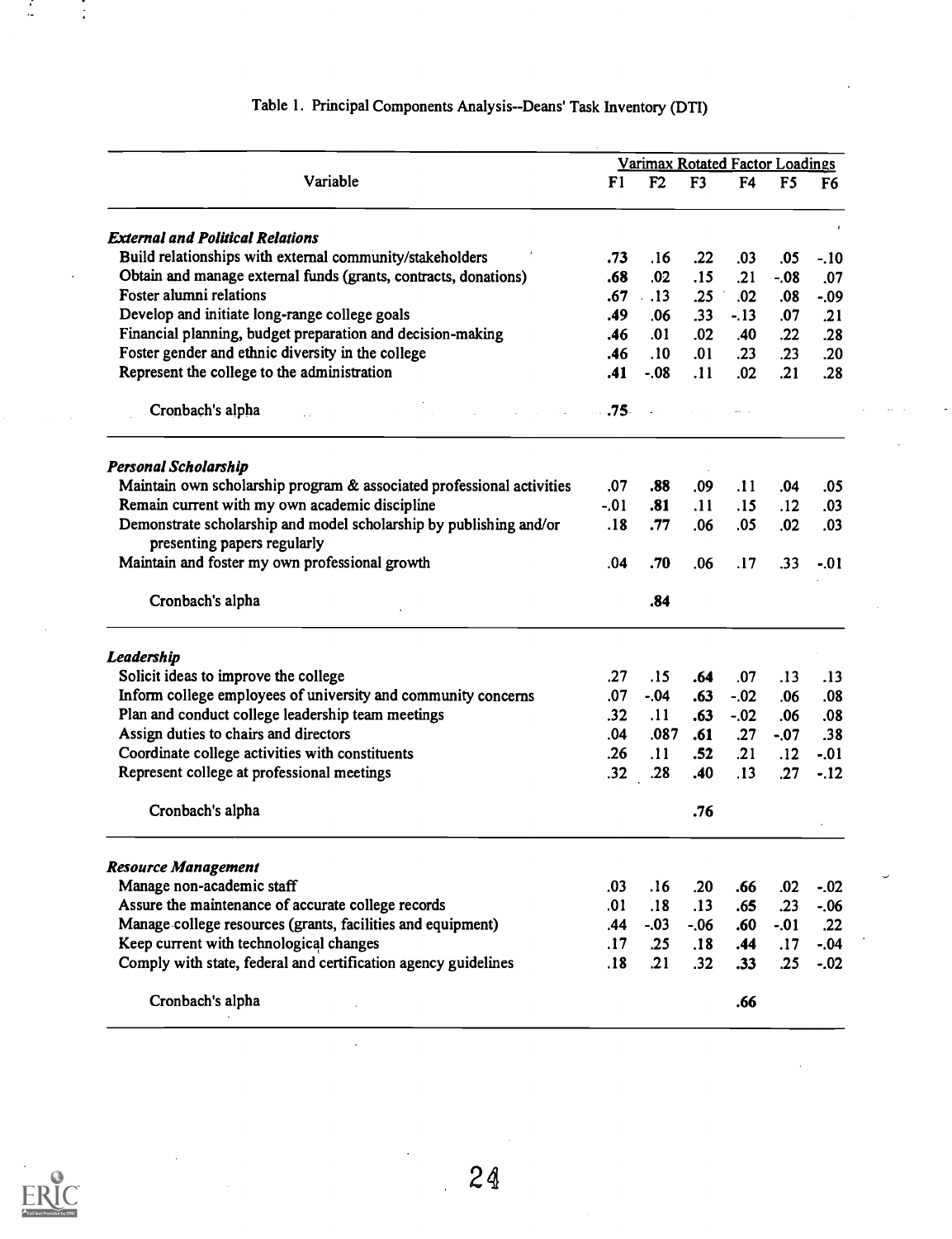|                                                                        |        | Varimax Rotated Factor Loadings |                |        |                |        |
|------------------------------------------------------------------------|--------|---------------------------------|----------------|--------|----------------|--------|
| Variable                                                               | F1     | F <sub>2</sub>                  | F <sub>3</sub> | F4     | F <sub>5</sub> | F6     |
| <b>Internal Productivity</b>                                           |        |                                 |                |        |                |        |
| Maintain effective communication across departments/divisions          | .14    | .09                             | .12            | .05    | .72            | .04    |
| Foster good teaching                                                   | $-06$  | .14                             | .01            | .13    | .59            | .13    |
| Communicate goals/mission to college employees/constituents            | .46    | $-.02$                          | .24            | .07    | .51            | $-.02$ |
| Maintain conducive work climate (i.e., manage conflict situations)     | .06    | .07                             | .11            | .11    | .46            | .36    |
| Encourage faculty, chair and staff professional development activities | .17    | .22                             | .16            | .06    | .42            | .25    |
| Participate in college and university committee work                   | $-.13$ | .19                             | .34            | .33    | .41            | $-.12$ |
| Cronbach's alpha                                                       |        |                                 |                |        | .65            |        |
| <b>Personnel</b>                                                       |        |                                 |                |        |                |        |
| Recruit and select chairs and faculty                                  | .07    | .01                             | $-.02$         | $-.07$ | .04            | .71    |
| Evaluate chair and faculty performance                                 | .03    | .06                             | .11            | .02    | .19            | .68    |
| Supervise department chairs and directors                              | $-.08$ | $-.03$                          | .32            | .38    | .02            | .46    |
| Cronbach's alpha                                                       |        |                                 |                |        |                | .49    |
| Eigenvalue                                                             | 7.4    | 2.7                             | 2.0            | 1.5    | 1.3            | 1.2    |
| Percentage of variance accounted for                                   | 23.0   | 8.3                             | 6.1            | 4.6    | 4.0            | 3.9    |
|                                                                        |        |                                 |                |        |                | 49.9   |



 $\ddot{\cdot}$ 

 $\ddot{\cdot}$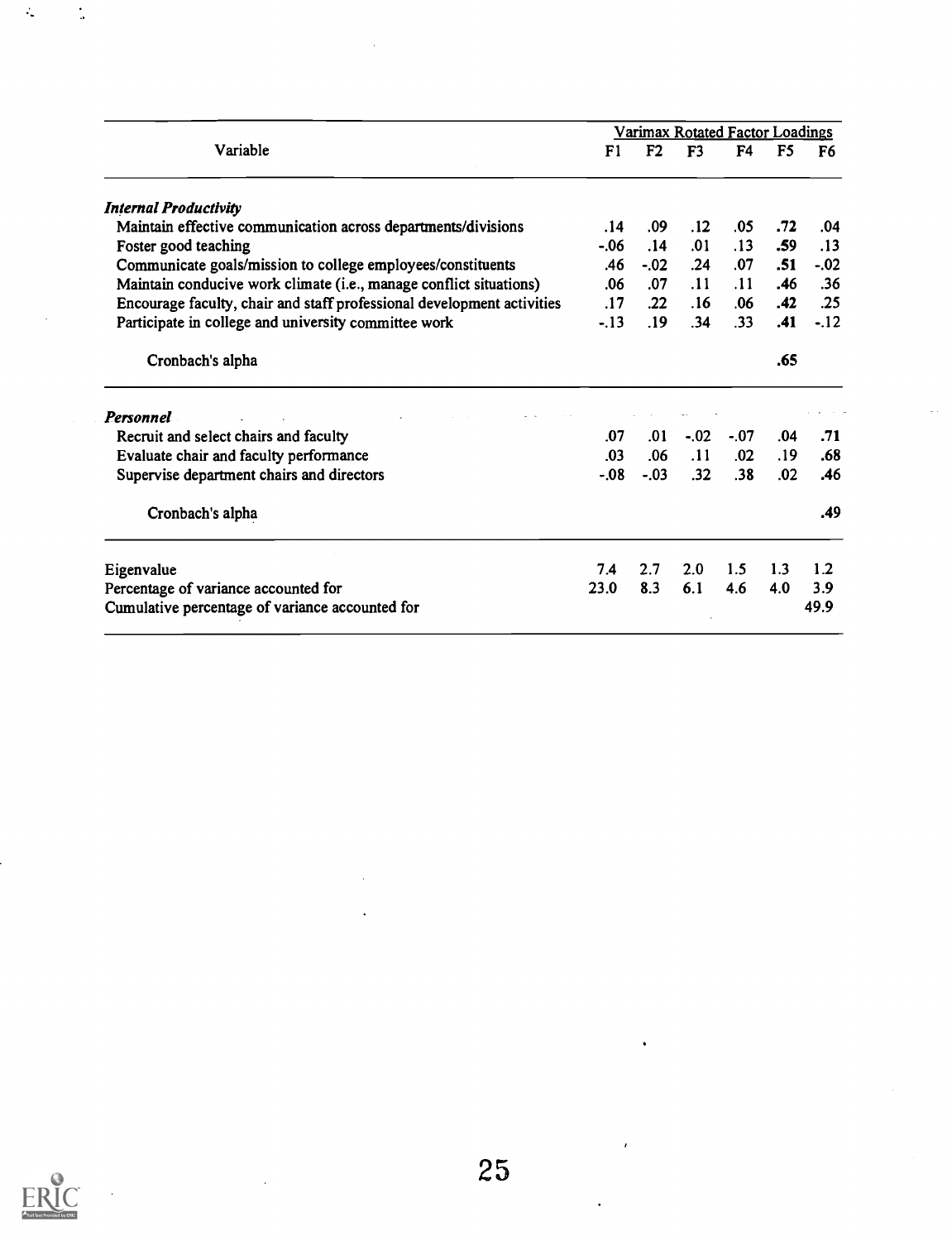| Dimension                      | Mean | s.d.     | Min  | Max  |
|--------------------------------|------|----------|------|------|
| Internal productivity          | 4.37 | 0.43     | 3.00 | 5.00 |
| Academic personnel management  | 4.27 | 0.59     | 1.00 | 5.00 |
| External & political relations | 4.16 | 0.56     | 2.29 | 5.00 |
| Leadership                     | 3.76 | 0.66     | 1.33 | 5.00 |
| Resource management            | 3.62 | 0.68     | 1.60 | 5.00 |
| Personal scholarship           | 3.52 | $0.87$ . | 1.00 | 5.00 |
|                                |      |          |      |      |

Table 2. Role Dimension Rankings



 $\mathbb{C}$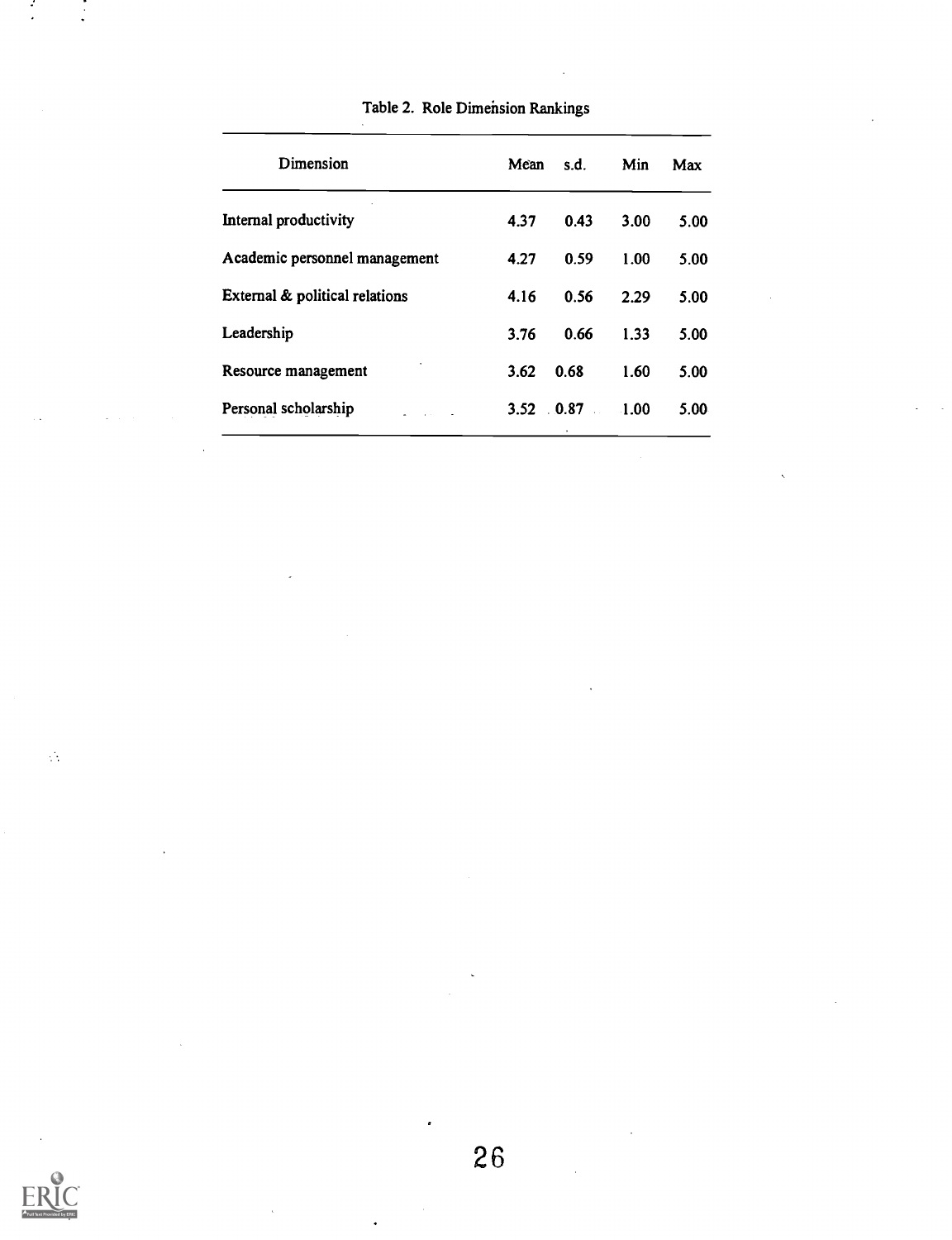| $\pmb{\cdot}$<br>Variable                                                           | Mean*    | s.d. |
|-------------------------------------------------------------------------------------|----------|------|
| <b>Role Conflict</b>                                                                |          |      |
| I work with two or more groups who operate quite differently                        | 4.72     | 1.83 |
| I do things that are apt to be accepted by one person and<br>not accepted by others | 4.38     | 1.92 |
| I receive an assignment without the proper resources and<br>materials to execute it | 4.15     | 1.77 |
| I receive an assignment without the proper staffing to complete it                  | $4.14 -$ | 1.80 |
| I have to do things that should be done differently                                 | 4.05     | 1.57 |
| I have to work on unnecessary things                                                | 3.97     | 1.62 |
| I receive incompatible requests from two or more people                             | 3.73     | 1.84 |
| I have to buck a rule or policy in order to carry out an assignment                 | 3.35     | 1.70 |
| Role Ambiguity**                                                                    |          |      |
| I know what my responsibilities are                                                 | 5.51     | 1.29 |
| I feel certain about how much authority I have                                      | 4.99     | 1.55 |
| I know exactly what is expected of me                                               | 4.67     | 1.55 |
| Explanation is clear regarding what has to be done                                  | 4.66     | 1.47 |
| Clear planned goals exist for my job                                                | 4.38     | 1.61 |
| I know that I have divided my time properly                                         | 4.36     | 1.45 |

### Table 3. Role Conflict & Ambiguity Responses

\*1=low, 7=high

\*\*These items were reverse-scored for analysis.



 $\tilde{\mathbf{t}}$ 

 $\ddot{\cdot}$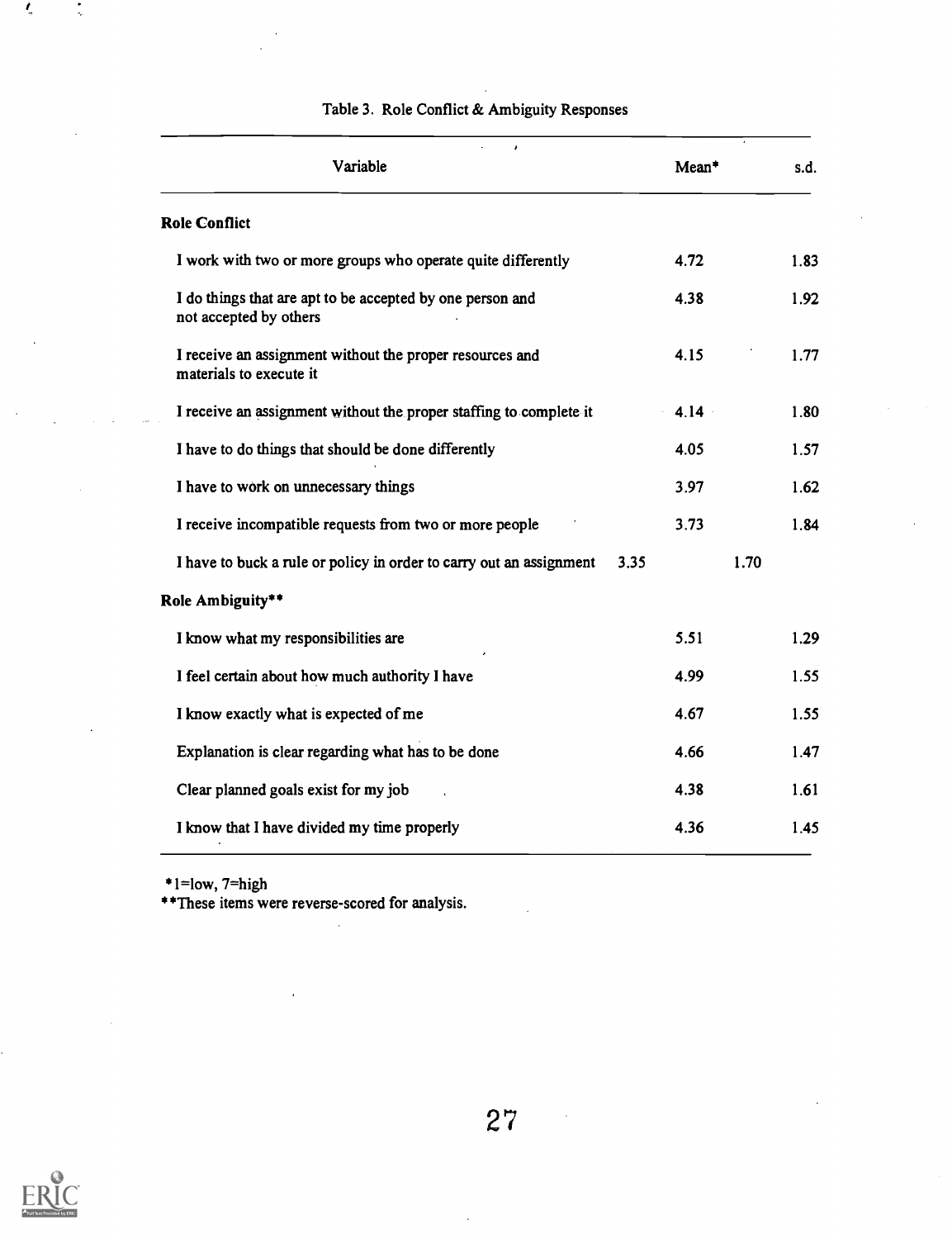|               | External/<br>Political | Personal<br>Scholarship | Leadership | Resource<br>Mgmt | Intermal<br>Productivity | Academic<br>Personnel<br>Mgmt |
|---------------|------------------------|-------------------------|------------|------------------|--------------------------|-------------------------------|
| Role conflict | 0.095                  | $-0.096$                | $-0.001$   | $-0.010$         | $-0.050$                 | 0.014                         |
|               | $p=0.015$              | $p=0.013$               | $p=0.976$  | $p-0.804$        | $p=0.201$                | $p=0.713$                     |
| Role          | $-0.166$               | $-0.081$                | $-0.171$   | $-0.080$         | $-0.102$                 | $-0.112$                      |
| ambiguity     | $p=0.000$              | $p=0.038$               | $p=0.000$  | $p=0.039$        | $p=0.008$                | $p=0.004$                     |

# Table 4. Correlations of Roles, Conflict and Ambiguity.



 $\cdot$  $\mathbb{Z}$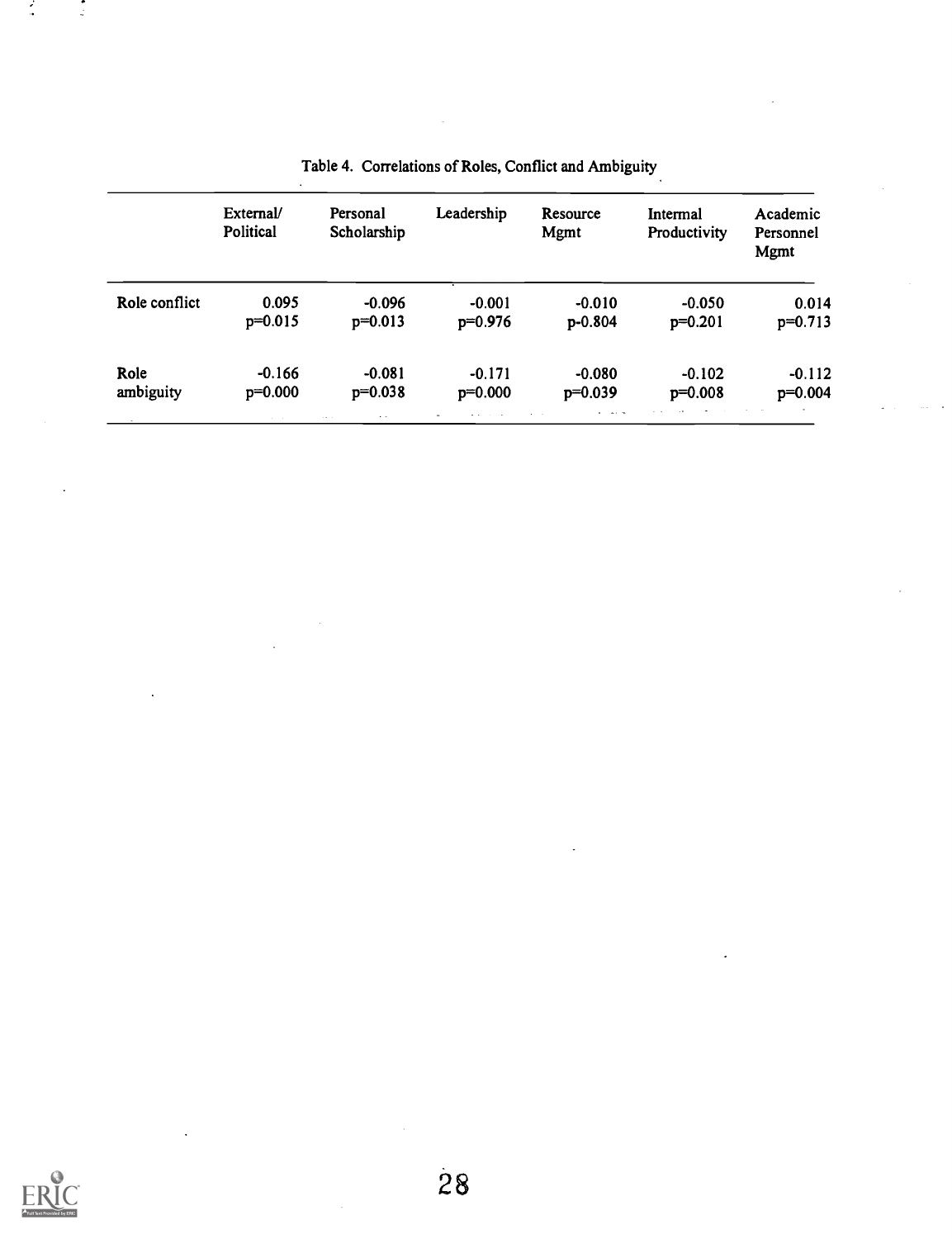| <b>Role Dimension</b>                                                                                                                                                                                                                                                                                                                                                                                  | <b>Future Challenges</b>                                                                                                                                                                                                                                                                                                                                                                                        |
|--------------------------------------------------------------------------------------------------------------------------------------------------------------------------------------------------------------------------------------------------------------------------------------------------------------------------------------------------------------------------------------------------------|-----------------------------------------------------------------------------------------------------------------------------------------------------------------------------------------------------------------------------------------------------------------------------------------------------------------------------------------------------------------------------------------------------------------|
| External/political relations<br>Funding<br>Financial planning<br>Build constituency involvement<br>Promote diversity<br>Ensure alumni support<br>Represent college to administration<br><b>Resource Management</b><br>Proper recordkeeping<br>Resource & nonacademic staff management<br>Compliance with state, federal &<br>certification agency guidelines<br>Keep current with technological change | <b>Fiscal</b><br><b>Budget and finance</b><br>Allocation and use of resources<br>Internal and external fundraising<br><b>Administration</b><br>Work with top administration<br>Long-range planning<br>Reorganization<br>Community outreach<br>Public/legislative accountability<br><b>Technology</b><br>Distance learning<br>Upgrade technology<br><b>Diversity</b><br>Ensure diversity of faculty and students |
| <b>Internal Productivity</b><br>Teaching<br>Meet goals of the college<br>Realize mission of the university<br>Maintain healthy work environment<br>Encourage faculty, chair & staff<br>professional development activities<br><b>Academic Personnel Management</b>                                                                                                                                     | <b>Faculty</b><br>Recruit and retain faculty<br>Deal with difficult personnel<br>Move faculty toward change                                                                                                                                                                                                                                                                                                     |
| Recruit, select, and evaluate chairs<br>Recruit, select, and evaluate faculty                                                                                                                                                                                                                                                                                                                          |                                                                                                                                                                                                                                                                                                                                                                                                                 |
| <b>Personal Scholarship</b><br>Maintain personal scholarship agenda<br>Keep current in own discipline<br>Demonstrate/model scholarship                                                                                                                                                                                                                                                                 | <b>Personal Balance</b><br>Balance personal and professional lives<br>Attain personal goals                                                                                                                                                                                                                                                                                                                     |
| NO PARALLEL DIMENSION                                                                                                                                                                                                                                                                                                                                                                                  | <b>Curriculum and Program Development</b><br>Development of curricula and programs<br>Recruit high-quality students<br>Deal with unprepared students                                                                                                                                                                                                                                                            |
| Leadership<br>Inform employees of univ/comm concerns<br>Solicit ideas to improve the college<br>Assign work<br>Plan/conduct college leadership meetings                                                                                                                                                                                                                                                | NO PARALLEL CHALLENGE                                                                                                                                                                                                                                                                                                                                                                                           |

Table 5. A Comparison of Current Roles and Future Challenges



1.

ņ.